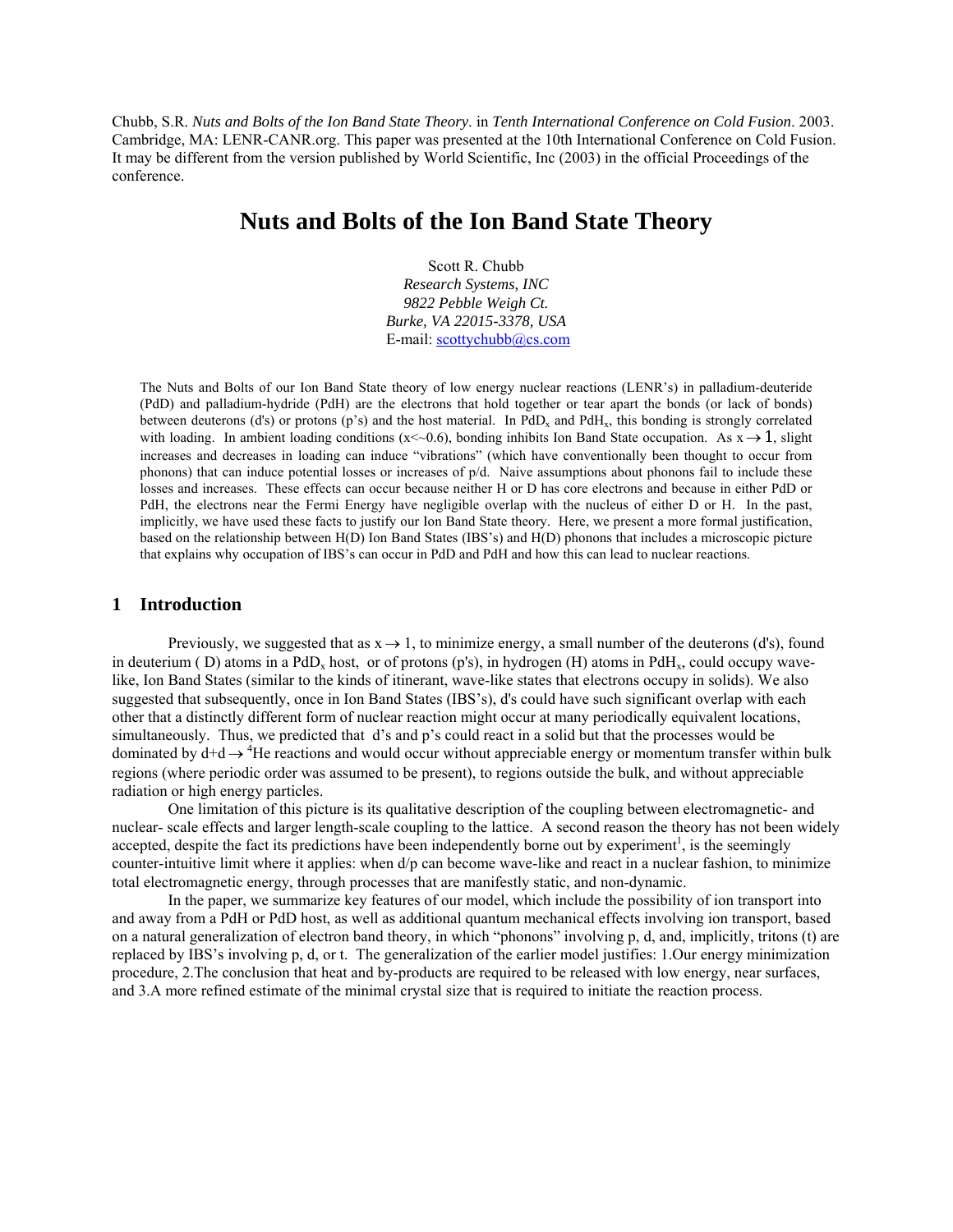#### **2 Phonons and Ion Band States in PdH and PdD**

#### *2.1 Phonons in Infinitely Ordered Solids*

In the conventional phonon problem, vibrations are introduced by allowing for a small displacement u(  $\equiv$ u(R<sub>n,α</sub>)) of an individual atom (at position  $\tau_{\alpha}$ ), relative to its equilibrium location r'=R<sub>n,α</sub> (=  $\tau_{\alpha}$ -R<sub>n</sub>), in a unit cell, centered at a Bravais vector<sup>2</sup> R<sub>n</sub>. Each vibration is assumed to occur in response to a well-defined (attractive) restoring force that acts on the atom to drive it towards the location ( $R_{n\alpha}$ ) that the atom would have in a static lattice (defined by temperature T=0, in an ordered solid ), where the net force, acting on any atom vanishes  $(-\nabla_{\mathbf{r}} \mathbf{V} |_{\mathbf{U}(\mathbf{r}')=0} = 0$ , V=total potential energy). This restoring force is introduced through the difference in relative positions, R-  $R_e + u(R) - u(R_e)$  between atoms at locations  $r = R + u(R)$  and  $r^2 = R_e - u(R_e)$  and involves differences of the form  $(u(R_{n,\beta})-u(R_{n',\beta'})^{*}$  (x<sub>j</sub>=x, x<sub>j</sub>=y, or x<sub>j</sub>=z, respectively, for j=1, j=2, or j=3), which also can be expressed in a more general way:  $u(R_{n,\alpha})$ -u $(R_{n',\alpha})$ <sup>x</sup> $j = (u(R_n)$ -u $(R_{n'})^j$  (where  $\mathbf{j} = \mathbf{j}(\beta) = j^*+(j_{\beta}-1)$  3;  $j^* = 1,3$ ,  $R_{n,\beta}(j_{\beta}) = R_n - \tau(j_{\beta})$ ,  $\tau(j_{\beta})$ = location of a particular atom associated with the value of  $j_\beta=1$ ,  $N_{atom}$ , and  $N_{atom}$  =number of atoms per unit cell). Then, when V only depends on the relative separations  $(r-r')$  between atoms,

$$
V = V_{eq} + \sum_{k,i,j} U^{i}(k)^{*}D_{i,j}(k)U^{j}(k), (1)
$$

where  $U^{i}(k)$  is a "normal mode", defined by the discrete fourier transform of  $u(r)$ ,

$$
U^{i}(k) = \sum_{\mathbf{R}_{n}} \frac{\mathbf{u}^{i}(\mathbf{R}_{n})e^{i\mathbf{k} \cdot \mathbf{R}_{n}}}{\sqrt{N}}. (2)
$$

 $D_{i,j}(k)$  (the Dynamical Matrix) is related to the fourier transform of the gradient of the (attractive) force between pairs of atoms.

Also, it is usually assumed that this discrete fourier transform can be imposed using periodic (Born-VonKarman) boundary conditions  $u(R_n+L_\alpha) = u(R_n)$  ( $\alpha=1,3$ ) in each of three independent directions, associated with macroscopically finite displacements  $(L_{\alpha})$  that are assumed to be so microscopically large that they do not affect the associated dynamics. From this starting point, heuristically, a mathematically well-defined framework has been used, to investigate vibrations, using wave-vectors k (assoiciated with Eq. 2) that are confined to the first Brillouin

zone, which, as in conventional band theory is defined by the requirement that  $\mathbf{k} = \sum_{\alpha=1,2}$  $\frac{1}{1,3}$  2N  $\mathbf{k} = \sum \frac{\mathbf{g}_a \mathbf{n}_b}{\sum \mathbf{g}_a \mathbf{n}_b}$  $\alpha$ =1.3  $\sim \alpha$ α α . Here,

 $g_{\alpha} =$  primitive reciprocal lattice vector<sup>[2]</sup> (which means that  $g_{\alpha} \cdot L_{\beta} = 2\pi N_{\alpha} \delta_{\alpha}^{\beta}$ ;  $\delta_{\alpha}^{\beta} =$ Kronecker Delta Symbol=1 if  $\alpha = \beta$ ;  $\delta_{\alpha}^{\beta} = 0$ , if  $\alpha \neq \beta$ ),  $-N_{\alpha} \leq n_{\alpha} \leq N_{\alpha} - 1$ , and there are  $2N_{\alpha}$  unit cells, along a straight line parallel to  $L_{\alpha}$  (so that the total number of unit cells=N=8N<sub>1</sub>N<sub>2</sub>N<sub>3</sub>).

Initially the theory was used to study heat dissipation in insulators and semi-conductors. Subsequently, through Density Functional Theory, it has become possible to apply the theory to metals, provided a specific normal mode  $U^i(k)$  becomes dominant. In this limit, when the motion, frequency and deformation of the atom can be treated as being static (frozen), relative to effects associated with electrons, a series of "frozen phonon" calculations, of electronic structure, in which distortions of the lattice are treated as being dynamically uncoupled from the changes in electrons, can be used to infer phonon motion (and related effects). In each of these calculations, different values of  $\mathbf{u}^{i_{\alpha}}(\mathbf{R}_{n,\alpha})$  are derived using a single term,  $\frac{\mathbf{0}^{i_{\alpha}}(i_{\alpha})}{\sqrt{N}}$  $\frac{\mathbf{U}^{\mathbf{i}} \cdot \mathbf{K}}{\sqrt{2\pi}}$  =dU of the inverse fourier transform Eq. 2

# (based on the assumption that a single mode is dominant):  $\mathbf{u}^{\mathbf{i}_{\alpha}}(\mathbf{R}_{\mathbf{n}}) = 2dU\cos(\mathbf{k} \cdot \mathbf{R}_{\mathbf{n}})$ .

## *2.2 Phonons in PdD and PdH, and their Relationship to Ion Band States*

Klein and Cohen (KC) performed frozen phonon calculations in PdD and PdH of "zone center"  $(k=0)$  H(D) phonons<sup>3</sup>, in which  $H(D)$  motion at full-loading was modeled using measurements<sup>4</sup> of optical phonon spectra that were made with ambient loading conditions ( $x \sim 6$ , in PdD<sub>x</sub> and PdH<sub>x</sub>), at liquid nitrogen (and higher) temperatures, as opposed to the (valid) full-loading value  $(x=1)$ , where their calculations apply. These authors realized because of large an-harmonic effects, an approximate Schroedinger Equation should be used to quantify the motion of H(D) nuclear centers, as opposed to an alternative model, based on the harmonic approximation. They failed to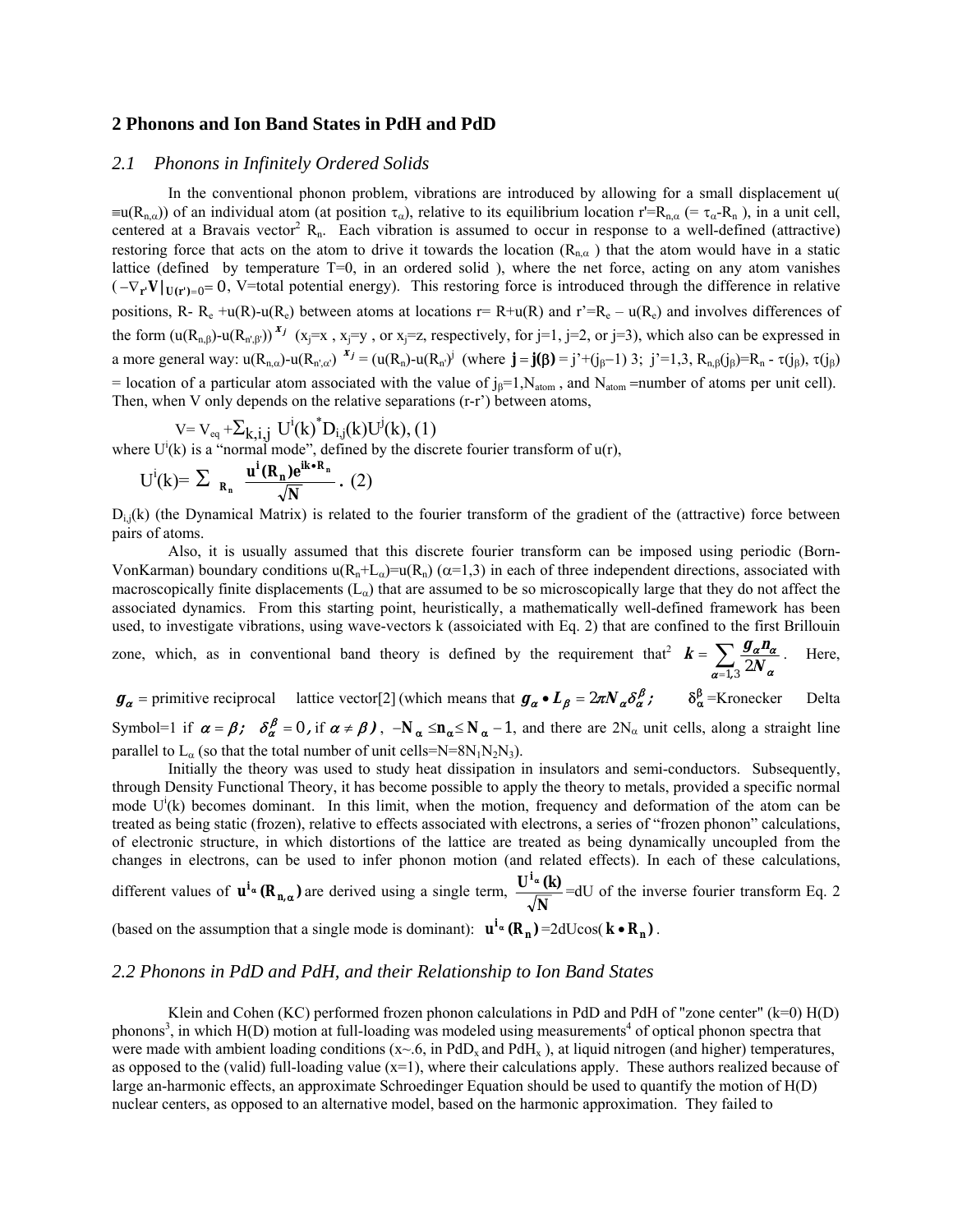distinguish between effects associated with ambient- and full- loading. They also omitted effects related to finite size, external forces and increases in H and/or D. Their simulations (in an infinite, periodic solid, at vanishing temperature T~0) may be relevant for deterimining average quantities in large crystalline hosts.

KC's omissions as well as omissions in other models that treat phonons as being neutrally-charged fail to include a distinctive bonding feature of H and its isotopes in a metallic host: the possibility that the "atomic centers" of  $H(D)$  or  ${}^{3}H$  (Tritium) can become so mobile that they can "move" in response to externally applied electromagnetic fields. *This is possible because these atoms do not have core electrons*. Thus, these atoms can "bond" (or not "bond") to a host in unusual ways in response to small, external forces. These bonding features can induce vibrations (previously identified as phonons), in which the nuclei of these atoms effectively can move in such a way that a "net" accumulation of positive (ion) charge can occur outside the host. Since, effectively, a net accumulation of charge can occur, a more accurate description of these vibrations is that they are an example of the itinerant (wave-like) forms of charge transport (analogous to similar, wave-like forms of charge transport, involving electrons) that we have previously referred to as Ion Band States (IBS's). For the same reason, important assumptions in conventional phonon theory, involving the identification of external forces, must be modified in situations involving H, D, or  $3H$  adsorption into fully-loaded PdH, PdD, or Pd $3H$ . Under ambient conditions these distinctions are inconsequential because a quasi-equilibrium can be established in which external forces approximately vanish. At full-loading, particular features<sup>3,5</sup> associated with the electronic states in the immediate vicinity of the Fermi Energy  $(E_t)$  require that external electrical forces, either directly, or indirectly, be present. But these forces are omitted in simulations based on an infinite solid.

In principle, KC appear to have studied conventional lattice vibrations. In fact, in a finite PdH (PdD) host, they simulated a form of IBS, in an asymptotic k=0, semi-classical limit where ion currents vanish. Specifically, when k=0, no ion conduction (or transport of a p or d nucleus) occurs. But at finite k, finite conduction can take place. This interpretation of their results applies when a small (macroscopically infinitesimal, but potentially microscopically large) number of H (D) atoms are forced into fully-loaded PdH (PdD) . Then, the lowest energy state (which effectively mimics the lowest phonon state in their model) can, in fact, be viewed as the ground state (GS) energy of an IBS, associated with a compound of the form  $PdD_{1+\delta}$ , where  $\delta$  (which is  $\sim 10^{-3}$ -10<sup>-4</sup>) refers to the number of D nuclei per unit cell that occupy IBS's.

In this limit, the lowest lying, vibrational excitations of a finite PdD or PdH host are IBS's as opposed to phonons because they are expected to induce forms of coupling that directly and indirectly affect electrical (and ionic) conduction and are omitted from conventional phonon theory. These long-range forms of coupling are expected to occur because since electronic states near  $E_f$  in a PdH or PdD host have negligible overlap with D or H, the addition or depletion of electrons that results when H or D is removed or added to the host can induce changes in electronic structure that are uniformly distributed over many unit cells without appreciably altering the occupation of (other) states that have appreciable overlap with regions where H or D nuclei are located.

Detailed calculations are required to understand the microscopic physics. But to illustrate the relationship between  $H(D)$  phonons (as in  $KC^3$ ) to IBS's, it is sufficient to apply the semi-classical model, used in conventional electron conductivity in bulk solids. (Here, a "bulk solid" includes bulk and surface regions.) In the semi-classical limit, in "bulk solids", changes in total charge can be approximately described through changes in the zero of energy (defined by the chemical potential). (In what follows, we do and will distinguish surface from bulk regions, which are both different from "bulk solids".) The total charge within each unit cell vanishes in bulk regions; while in surface regions, a net accumulation of charge in a particular unit cell can take place.

In the limit considered by KC, the relevant zone center phonon Schroedinger equation is

$$
\hat{J}\hbar \frac{\partial \boldsymbol{\Psi}(U(0))}{\partial t} = \left(\sum_{\boldsymbol{\alpha}=1,2}\frac{-\hbar^2 \nabla^2 v^i \boldsymbol{\alpha}_{(0)}}{2M_{\boldsymbol{\alpha}}} + V(U(0))\right) \boldsymbol{\Psi}(U(0)) = \left(T(u(\boldsymbol{R})) + V(u(\boldsymbol{R}))\right) \boldsymbol{\Psi}(4)
$$

where  $\alpha$  =1 or 2, respectively, for the Pd or H (D) atom in PdH (PdD), and T and V are (real space) representations of the kinetic and potential energy, defined (through  $U(0)$ ) by

$$
\mathbf{T}(\mathbf{R}) = -\frac{1}{N} \sum_{\alpha=1,2} \sum_{\mathbf{n},\mathbf{n'}} \frac{\hbar^2}{2\mathbf{M}_{\alpha}} \nabla_{\mathbf{u}^{i\alpha}(\mathbf{R}_{\mathbf{n}})} \bullet \nabla_{\mathbf{u}^{i\alpha}(\mathbf{R}_{\mathbf{n}'})} \approx -\frac{1}{N} \sum_{\alpha=1,2} \sum_{\mathbf{n},\mathbf{n'}} \frac{\hbar^2}{2\mathbf{M}_{\alpha}} \nabla^2_{\mathbf{u}^{i\alpha}(\mathbf{R}_{\mathbf{n}})},
$$
 (5)

and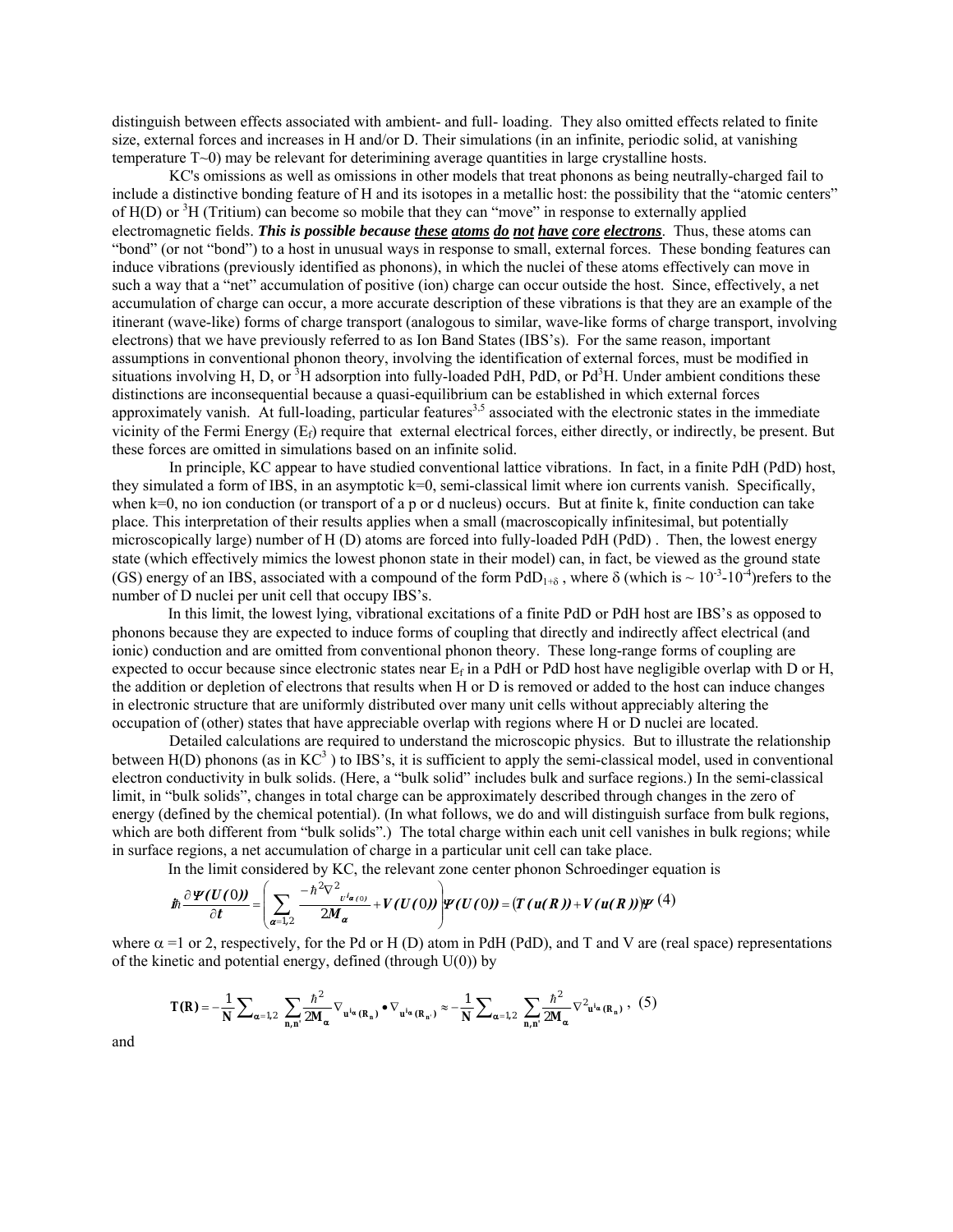$$
V(R) = \frac{1}{N} \sum_{\alpha, n} V(u^{i_{\alpha}}(R_n))
$$
 (6)

Here, in the final approximate equality of Eq. 5, we have used the fact that in evaluating the GS energy, in the semiclassical limit, odd terms involving the gradient are required to vanish.<br>Also, because  $\mathbf{u}(\mathbf{\bar{R}}_n + \tau_{\alpha,n} + \mathbf{\bar{L}}_i) = \mathbf{u}(\mathbf{\bar{R}}_n + \tau_{\alpha,n}) (\mathbf{j} = 1,3)$ , V(U) is a periodic function with respect to

translations, defined by  $\vec{L}$ . This might seem to be an artifact of the (Born VonKarman) boundary conditions. But because L is large microscopically, in the semi-classical limit, it can be macroscopically finite, and within bulk regions where the Born VonKarman boundary conditions can hold (in an approximately unambiguous manner), it follows that when, in the absence of outside perturbations, V(U) is required to be periodic, by construction, any phonon wave function, technically, is also a Bloch state, associated with a new Bravais Lattice, in which each *vector*  $\mathbf{L}_{\alpha}$  is viewed as a (microscopically large) primitive vector<sup>2</sup>. (In fact, for the zone center situation considered by KC, V(U), by construction, is actually periodic over the smaller Bravais lattice, associated with the smallest primitive vectors, defined  $b_y \vec{b}_\alpha = \vec{L}_\alpha / 2N_\alpha$ 

In the presence of the gradient terms, Ψ can be re-expressed (through an appropriate, Galilean transformation) in terms of an alternative wave function Ψ' that satisfies a modified Schroedinger equation, in which the dependence on  $\nabla_{\mathbf{u}(\mathbf{R}_n + \tau_{n,\alpha})}$  in the original equation is globally replaced with  $\nabla_{\mathbf{u}(\mathbf{R}_n + \tau_{n,\alpha})} -i\Delta k(\tau_{\alpha,n} + \mathbf{R}_n, t)$ , where ∆k occurs as a result of an externally applied electric field (E). As in conventional band theory, as a function of time t, beginning from t=0,  $\Delta k(t, \tau_{\alpha, n} + R_n) = t \frac{dk}{dt}$ ,  $\hbar \frac{dk}{dt}$ , =e E, and this perturbation can be (and is required to be, in situations where surfaces are present) non-periodic. (Here, |e|= |proton charge|.) Because KC modeled optical phonons, they only varied the H (D) coordinates and used the inverse of the reduced mass  $1/\mu$  (~1/M<sub>H</sub> or  $1/M_D$ ,  $M_H$ = hydrogen mass,  $M_D$  =deuterium mass) in Eq. 5. Because, implicitly, their calculations are most meaningful near the equilibrium configuration, when U=0, without contributions from the gradient terms ( ∇**V** ) which are assumed to vanish.

In a finite crystal,  $\nabla V$  never vanishes, but when N (=number of unit cells) is sufficiently large, usually, the resulting effects are small. In principle, an additional perturbation,  $V'$ , is always required:

$$
V' = \frac{1}{2N} \sum_{n,n',\alpha,\alpha'} \nabla_{r^{i}} \Phi \Big|_{r^{i} = (R_{n} - R_{n'} + \tau_{\alpha,n} - \tau_{\alpha',n'})^{i}} (u^{i} (R_{n} + \tau_{\alpha,n}) - u^{i} (R_{n'} + \tau_{\alpha',n'}))
$$
  

$$
= \frac{1}{N} \sum_{n,n',\alpha,\alpha'} \nabla_{r_{i}} \Phi \Big|_{r^{i} = (\tau_{\alpha,n} + R_{n} - \tau_{\alpha',n'} - R_{n'})^{i}} (u^{i} (\tau_{n,\alpha} + R_{n}), (7)
$$

where  $-\nabla_{\bf r}\Phi$  =force (including externally applied E fields) between atoms separated by a distance r. The dependence on an effective, external E field can be introduced (as in the conventional semi-classical theory of conduction) by instantaneously transforming the reference frame that is used to solve Eq. 4 to an alternative (accelerating frame) in which the time coordinate t is multiplied by V'. Beginning from  $t=0$ , in the accelerating frame, instantaneously, as a function of t, the new wave function acquires momentum,

$$
\frac{\hbar\Delta k_{i}(\tau_{\alpha,n} + R_{n}, t)}{N} = -t \times \frac{1}{N} \sum_{n', \tau_{\alpha'}} \nabla_{r^{i}} \Phi \Big|_{r^{i} = (\tau_{\alpha,n} + R_{n} - \tau_{\alpha',n'} - R_{n'})^{i}} \quad (8)
$$

The transformation to the new frame is accomplished by defining the new wave function  $\Psi'$ , using,

$$
\Psi' = e^{-i \sum_{i,n,\alpha} \hbar \Delta k_i (\tau_{\alpha,n} + R_n, t) u^i (\tau_{\alpha,n} + R_n)} \Psi
$$
 (9)

Because in a finite PdH (PdD) host, the gradient terms are present, the zone center mode U(0), evaluated by KC is an approximate IBS.

#### **3 Ion Band State Mediated Nuclear Reactions in Finite Solids**

### *3.1 Microscopic Physics of H(D) Ion and Electron Band States*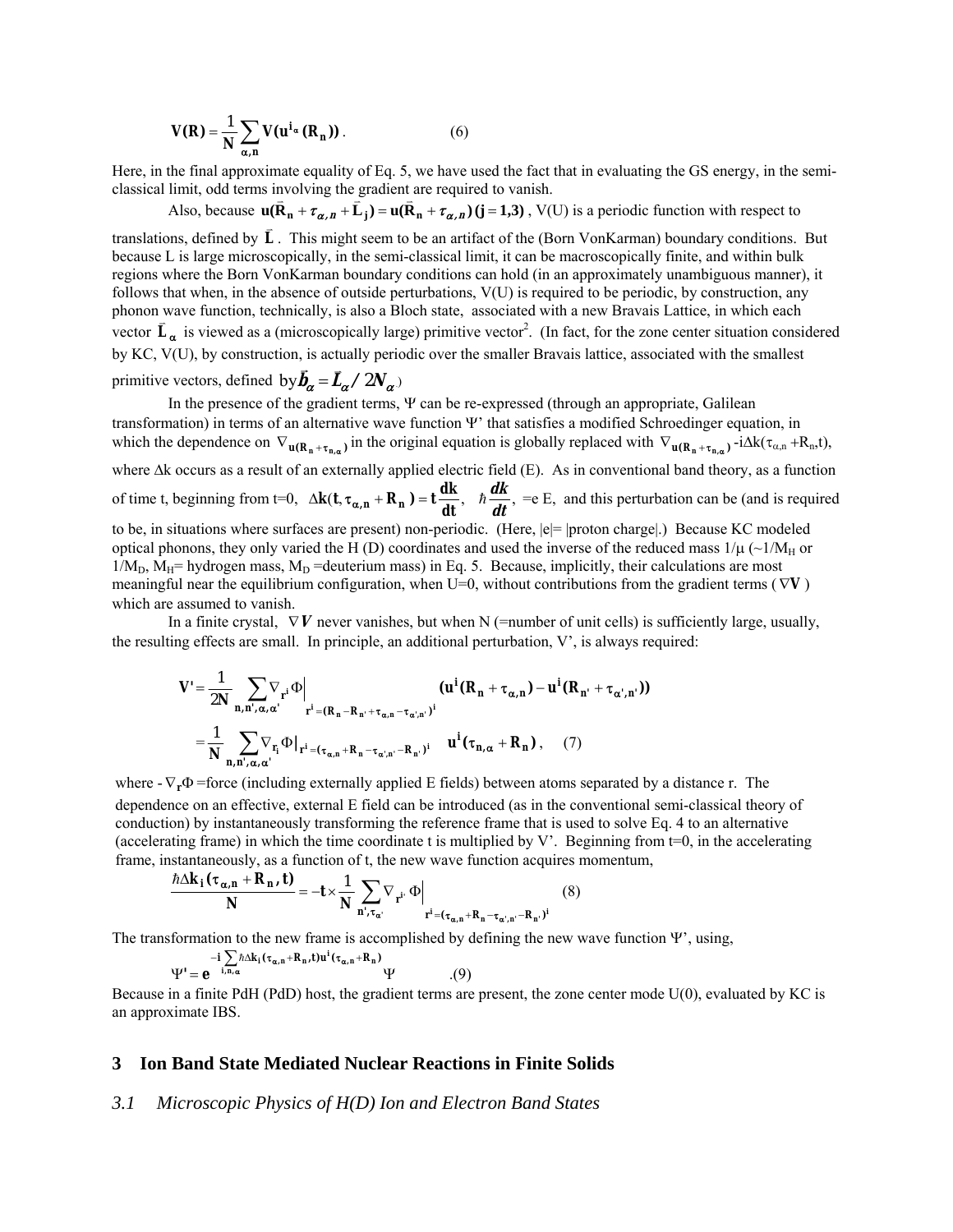Although the semi-classical theory of electron dynamics and conduction<sup>6</sup> has been widely used, it has no formal justification, based on a microscopic theory. In fact, beginning from an ordered GS, it is possible to formally justify when this treatment of conductivity applies for electrons (and ions), based on a microscopic theory, in a finite crystal. The essential physics of the associated argument is that when the GS is ordered, the lowest energy forms of reaction are initiated in bulk regions but induce heat through processes that are perfectly elastic in bulk regions, in which, effectively the momentum of the reaction is instantly transferred to the center-of-mass of the solid, as a whole (as in the response of a solid to a gamma ray in the Mossbauer effect). At higher temperatures, alternative effects, involving phonon/ion and electron band state excitations can occur, in which (ion and electron) charge, again, is transported to surface and interfacial regions.

These conclusions follow from two key features of an ordered solid, near  $T=0$ : 1.) The motion of bulk regions of the solid (which are regions in which charge is always conserved, and net changes in charge and total charge always vanish), relative to locations outside of the bulk region (in which charge is allowed to change), can never be determined without introducing some form of external perturbation; and 2.) The GS wave function of an ordered solid, in bulk regions, has minimal overlap with excited states that couple to outside forces and perturbations, involving non-bulk regions where charge imbalance is allowed to take place.

The first characteristic implies a form of symmetry: In a finite lattice, it is never possible to determine the constant zero of (kinetic) energy or momentum of the bulk region, relative to non-bulk regions, but, to determine the GS, in bulk regions, it can be assumed energy is conserved. Then, it is impossible to determine if bulk region particles are at rest or in motion.

This symmetry has important consequences: A.) Because rigid translations of the bulk uniformly shift the momentum of each bulk region particle, these kinds of translations do not alter the relative interactions between (or fluxes involving) different particles within the bulk region. B) The GS is defined in a preferred reference frame, in which the balance between outside forces defines the zero of energy and momentum, which, together, establish the energies and overlap of possible many-body states.

An important point is that the relationship between the velocity **v** and momentum **p**, of a charged particle, possessing charge e and mass m, is not **p**=m**v**. The precise relationship is m**v**=**p-**e/c**A**, where **A** (the vector potential) is defined by the magnetic field, **B** (through the relationship ∇× **A=B**) and Maxwell's Equations. In particular, quantum mechanically, **p** and **A** can both change instantaneously by the same amount, even discontinuously, at any location, without changing the value of v of any particular particle. The example of a Mossbauer-like, Galilean translation, in which all particles in the bulk region are rigidly shifted, relative to an observer, further illustrates subtleties associate with the effect. In particular, since no net accumulation of charge occurs, it is impossible to determine if the bulk region is in motion or at rest. This means that in the reference frame of an outside observer who moves with velocity  $-V_{cm}$ , the bulk region appears to move rigidly with total momentum  $P_{cm} = MV_{cm}$  (M= mass of bulk solid), while in the frame in which both observer and bulk region are stationary,  $P_{cm}=0$ . Because the transformation is rigid, the relationship between the wave functions  $\Psi_{Bulk}(P_{cm}=MV_{cm})$  and  $\Psi_{\text{Bulk}}(P_{\text{cm}}=0)$  in the different frames involves a simple, change in phase:

$$
\Psi_{\text{bulk}}\left(\mathbf{P}_{\text{cm}} = \mathbf{M}\mathbf{V}_{\text{cm}}\right) = \mathbf{e}^{\frac{\mathbf{i}\mathbf{M}\mathbf{V}_{\text{cm}}\cdot\mathbf{R}_{\text{cm}}}{\hbar}}\Psi_{\text{bulk}}\left(\mathbf{P}_{\text{cm}} = 0\right) = \prod_{\mathbf{i}=1, \mathbf{N}_{\text{total}}} \mathbf{e}^{\mathbf{i}\mathbf{k}_{\mathbf{i}}*\mathbf{r}_{\mathbf{i}}} \Psi_{\text{bulk}}\,, (10)
$$

where  $\hbar \mathbf{k}_i = \mathbf{m}_i \mathbf{V}_{cm}$  is the momentum that a neutral particle with mass  $m_i$  would have in the reference frame in which all particles move with velocity  $V_{cm}$ . The subtlety occurs because near T=0 it is never possible to determine whether or not the "bulk ", as envisioned, in this last example, is in motion or at rest, or whether or not its particles really are "neutral", quantum mechanically. This has important consequences. In particular, non-local forms of coherence can occur, in which it is possible to maintain a T=0 situation, with no interaction, whatsoever in bulk regions. This occurs when the entire bulk region moves all at once, but with different amounts of momentum (associated with different particles, as in Eq. 10).

Depending on whether the bulk is in motion or at rest, relative to non-bulk regions, wherever a particular coordinate r associated with a particle of mass m, and charge e, appears in an expression involving the total manybody wave function Ψ, the expression should be multiplied by a pre-factor of the form, exp**(ik r),** where •  $\hbar$  **k**=mV<sub>cm</sub> + <**e/cA(r)**>, and <**e/cA(r)**>=  $\hbar$  **k<sub>o</sub>** =**p**<sub>o</sub> is the average, minimum (zero) of the momentum of the particle. Here, degeneracy can occur because A (as well as the value of  $k_0$ ) is never uniquely defined since the gradient of an arbitrary function can always be added to A, without altering the value of the magnetic field.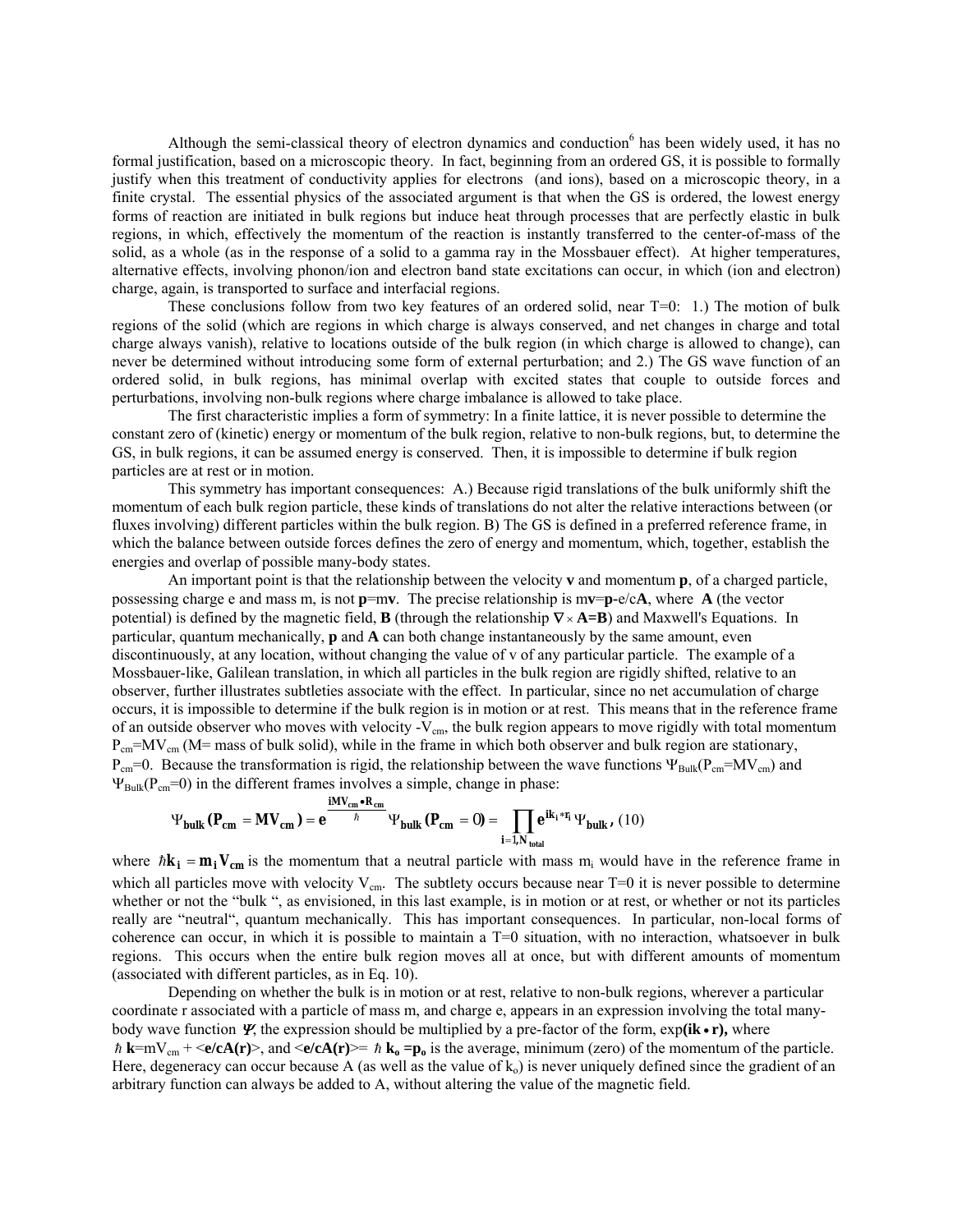However, near T=0, it is also required that in the presence of a finite lattice, the associated forms of interaction between many-body states involve minimal, mutual overlap, in bulk regions. Thus, it follows that a discrete form of the degeneracy is involved in which, a priori, any one of the possible states, associated with a particular wave-vector, can couple to an alternative state associated with a different wave-vector, through an outside perturbation. As a consequence, through any of the possible symmetry operations (in which the bulk is translated rigidly), the value of  $P_{cm}$  associated with one such translation can only differ from the comparable momentum of a second translation by the product of  $\hbar$  and one of the wave-vectors within the First Brillouin Zone (defined by Born VonKarman boundary conditions of the finite crystal). This result follows by considering the potential forms of interaction between the GS and possible, low-lying forms of excited states.

In particular, as a function of time t, the requirement that the lowest energy (GS) many-body wave function Ψ**GS(r1,....,rn,t)** have minimal coupling with outside processes, means that its overlap with any other many-body state  $\Psi'(\mathbf{r}_1, \dots, \mathbf{r}_n, t)$  be minimized and remain constant. A requirement for this to occur is:

$$
\frac{\partial \langle \Psi' / \Psi_{\text{GS}} \rangle}{\partial t} = \iiint d^3 r_1 ... d^3 r_n \frac{\partial (\Psi' \Psi_{\text{GS}})}{\partial t} = - \int d^3 r \nabla \bullet \langle \Psi' / \nu(r) / \Psi_{\text{GS}} \rangle + \langle \Psi' / \nu \langle \Psi'' \rangle / \Psi_{\text{GS}} \rangle = 0, \quad (11)
$$

where terms in the second equality are defined by the many-body Schroedinger equations of  $\Psi$ <sup>'</sup> and  $\Psi$ <sub>GS</sub>.

In general, the associated integrations are unrestricted. To minimize overlap in "bulk regions", unrestricted integrations over all of the coordinates in the multi-dimensional integral, term by term, can be restricted to regions in the bulk, based on the criteria that to find a possible GS, the associated overlap between this state and other states in the bulk region be minimized. In this limited context, by restricting states to have minimal overlap with  $\Psi_{\text{GS}}$ , additional restrictions are imposed on Ψ**GS** (subject to the additional, implicit assumption that, in general, at the boundaries of the bulk region, possible discontinuities in the gradient and vector potential, are allowed to take place). Then, the associated analysis proceeds by restricting the multi-dimensional integrations in Eq. 11, exclusively to the bulk region. Also, in Eq. 11,  $\langle \Psi^{\prime} | v(r) | \Psi_{GS} \rangle$  is the matrix element associated with the (offdiagonal) contribution to the (many-body) particle velocity operator v, defined by its overlap with the states  $\Psi'$  and  $Ψ$ <sub>GS</sub>:

$$
\langle \Psi' | v(r) | \Psi_{GS} \rangle = \sum_j \iiint d^3 r_1 . d^3 r_n \delta^3 (r - r_j) \frac{1}{m_j} \left( \frac{\hbar}{2I} \left[ \Psi'' \nabla_{r_j} \Psi_{GS} - \nabla_{r_j} \Psi'' \Psi_{GS} \right] - \frac{e_j}{c} \Psi'' \Lambda_{eff} (r_j) \Psi_{GS} \right),
$$

where  $A_{\text{eff}}(r)=(A(r)+A'(r))/2$  is the arithmetic mean between the vector potential  $A'(r)$  associated with the state Ψ and the comparable vector potential  $A(r)$ , associated with the state  $\Psi_{GS}$ , and the final term in Eq. 11 is defined by the difference between the many-body potential energy associated with states  $\Psi'$  and  $\Psi$ . In particular, this last term, is given by

(12)

$$
\langle \Psi' | \frac{\mathbf{V} - \mathbf{V}'}{i\hbar} | \Psi_{GS} \rangle = \langle \Psi' | \frac{\mathbf{V}_{em} - \mathbf{V}_{em}}{i\hbar} | \Psi_{GS} \rangle + \langle \Psi' | \frac{\mathbf{V}_{s} - \mathbf{V}_{s}}{i\hbar} | \Psi_{GS} \rangle, \tag{13}
$$

where  $\lt \Psi' | V_{em} - V'_{em} | \Psi_{GS} >$  is the difference in electromagnetic potentials associated with coupling between the vector potentials  $A'(r)$  and  $A(r)$ ,

$$
<\Psi'|\mathbf{V}_{em} - \mathbf{V'}_{em}|\Psi_{GS} > = \int d^3\mathbf{r} \frac{(\mathbf{A}(\mathbf{r}) - \mathbf{A'}(\mathbf{r}))}{c} \bullet \mathbf{J}(\mathbf{r}),
$$
 (14)

defined by the associated current J(r),

$$
\langle \Psi^{\prime} \rangle J(r) / \Psi_{GS} \rangle = \sum_{j} \iiint d^{3}r_{i} \cdot d^{3}r_{n} \delta^{3}(r-r_{j}) \frac{e_{j}}{m_{j}} \left(\frac{\hbar}{2j} \left[\Psi^{\prime *} \nabla_{r_{j}} \Psi_{GS} - \nabla_{r_{j}} \Psi^{\prime *} \Psi_{GS}\right] - \frac{e_{j}}{c} \Psi^{\prime *} A_{eff}(r_{j}) \Psi_{GS}\right),
$$

and (in Eq. 13), the remaining contribution to the difference in potential energy is defined by any change in electrostatic or other (including nuclear) contribution to the energy, associated with the transition from Ψ' (where the non-electro-dynamic portion of the potential energy is  $V_s$ ) to  $\Psi_{GS}$  (which has a corresponding non-electrodynamic potential energy  $V_s$ ).

Eq. 11 vanishes identically whenever the energies associated with  $\Psi_{GS}$  and  $\Psi'$  are the same. When  $\Psi_{GS}$ has minimal coupling to the bulk, Eq. 11 holds identically, outside the bulk, provided all of the external forces vanish and the total internal flux of all particles into and away from the bulk region also vanishes. Thus, if the flux of particles, across all boundaries in the bulk vanishes, and the energies of the different states are the same within the bulk region, it follows from Eq. 11,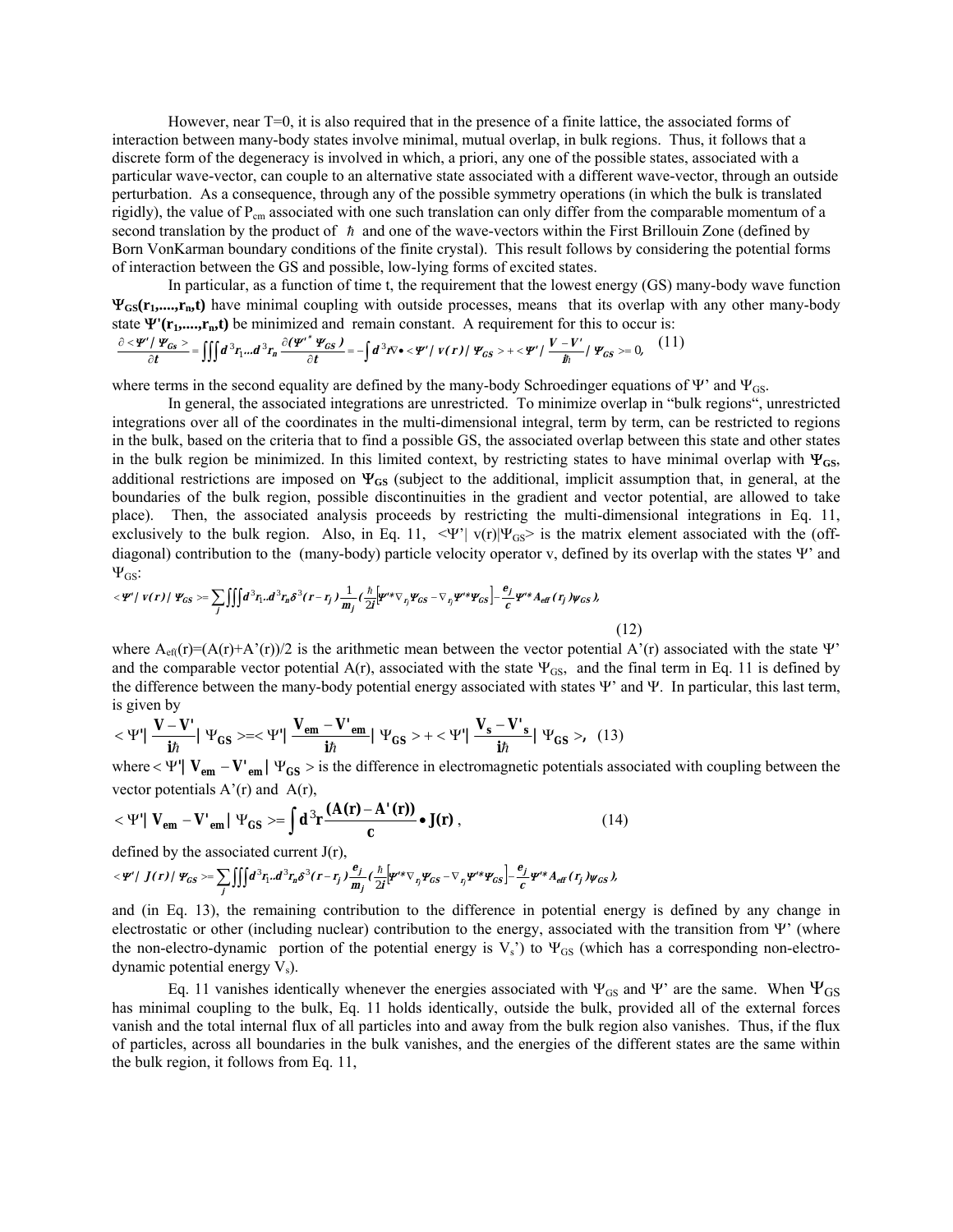$$
\int d^3 \mathbf{r} \nabla \bullet <\Psi' | \mathbf{v}(\mathbf{r}) | \Psi_{GS} > = \int_{\partial V} dS \; \hat{\mathbf{n}} \bullet <\Psi' | \mathbf{v}(\mathbf{r}) | \Psi_{GS} > = \frac{i}{\hbar} \iiint_{V} d^3 \mathbf{r}_1 ... d^3 \mathbf{r}_n \Psi'^* (\mathbf{V} - \mathbf{V}') \Psi = 0 , (15)
$$

where the integration in the final term extends over the bulk region, and the surface integral (associated with  $v(r)$ ) extends over the boundary of the bulk region. In principle, although this surface integral includes separate contributions from regions where v may become discontinuous (which are allowed to occur whenever V-V becomes singular), for the purpose of identifying the GS,  $\Psi_{GS}$  and  $\Psi'$  can be selected in such a way that V-V' is never singular. Then, a necessary and sufficient condition to guarantee that the left side of Eq. 2 vanishes within some volume, defined by a set of boundary planes, in which each point r on one boundary plane is related to a point r<sup>3</sup> on a second boundary plane, by one of the three vectors,  $\vec{L}_{\alpha}$ , is that

$$
\mathbf{v}(\mathbf{r} + \mathbf{\bar{L}}_{\alpha}) = \mathbf{v}(\mathbf{r}') = \mathbf{v}(\mathbf{r}) \quad (16)
$$

In the limit in which, Ψ' and  $\Psi_{GS}$  are identically the same in the bulk region (but are allowed to be different outside the bulk), and  $A_{\text{eff}}$  equals a constant, Eq. 16 holds if and only if for each coordinate  $r_i$ ,

$$
|\Psi_{\text{GS}}(\mathbf{r}_1, \dots, \mathbf{r}_i + \mathbf{L}_{\alpha} \dots \mathbf{r}_n)|^2 = |\Psi_{\text{GS}}(\mathbf{r}_1, \dots, \mathbf{r}_i \dots \mathbf{r}_n)|^2, (17)
$$

and

$$
\frac{\partial \ln \Psi_{GS}(\mathbf{r}_1,..,\mathbf{r}_i + \bar{\mathbf{L}}_{\alpha}..,\mathbf{r}_n)}{\partial \mathbf{r}_i^m} = \frac{\partial \ln \Psi_{GS}(\mathbf{r}_1,..,\mathbf{r}_i..,\mathbf{r}_n)}{\partial \mathbf{r}_i^m}, (18)
$$

where  $\mathbf{r_i^m}$  is the x, y or z component (for m=1,2, or 3) of the coordinate  $\mathbf{r_i}$ . The general solution of Eqs. 17 and 18 is

 $\Psi_{\text{GS}}(\mathbf{r}_1, \dots, \mathbf{r}_i + \mathbf{L}_{\alpha}, \dots, \mathbf{r}_n) = \lambda_i \Psi_{\text{GS}}(\mathbf{r}_1, \dots, \mathbf{r}_i, \dots, \mathbf{r}_n), \ |\lambda_i| = 1. \ (19)$ 

Eq. 19, is a generalization of Bloch's theorem, for finite lattices that holds, whenever it is possible to define boundaries through the three vectors,  $\vec{L}_{\alpha}$ , for a GS that obeys Eq. 15. In particular, when Eq. 19 holds over distances that are smaller (by a factor of  $2N_\alpha$ ), it also holds when the smaller primitive vectors  $\bm{b}_\alpha$  are used.

When α  $b_{\alpha} = \frac{L_{\alpha}}{2N}$ 2 r<br>K  $=\frac{2a}{2\pi r}$ , it follows from Eq. 19 that

$$
\lambda_i(\bar{L}_{\alpha}) = \lambda_i(2N_{\alpha}b_{\alpha}) = \lambda_i(b_{\alpha})^{2N_{\alpha}}.
$$
 (20)

In general, the R.S. of Eq. 14 does not vanish. But when Ψ' satisfies an alternative version of Eq. 19, in which  $\lambda_i$  is replaced with a different eigenvalue  $\lambda_i$ , even when A does not equal A', provided A and A' are periodic functions, with respect to Bravais translations, defined by  $\mathbf{b}_{\alpha}$ , it follows that

$$
\ln(\frac{\lambda_i(b_\alpha)}{\lambda_i'(b_\alpha)}) = i\frac{\pi n}{N_\alpha} = ik \bullet b_\alpha, (21)
$$

where n is an integer, and k is one of the discrete vectors defined by the finite lattice. Since  $|\lambda_i| = |\lambda_i'| = 1$ , it follows that both Ψ' and  $\Psi_{GS}$  can be written using a common functional form Ψ, in which the dependence on changes in the phase associated with either eigenvalue (as in Eq. 21) occur through a plane-wave that changes as any of the coordinates is displaced by a Bravais vector  $R_n$ , and through a second function u that is periodic with respect to translations of any of its coordinates by R<sub>n</sub>; i.e. for  $\Psi = \Psi'$  or  $\Psi = \Psi_{GS}$ ,  $\Psi$  can be written as

$$
\Psi(r_1, \ldots, r_n) = e^{-j\sum_{j=1}^{i} k_j \cdot r_j} u(r_1, \ldots, r_n), (22)
$$

where  $\mathbf{u}(\mathbf{r}_1, ..., \mathbf{r}_n) = \mathbf{u}(\mathbf{r}_1, ..., \mathbf{r}_i + \mathbf{R}_n, ..., \mathbf{r}_n)$  for coordinates  $\mathbf{r}_i$ . Because  $\Psi_{GS}$  or  $\Psi$  can be written using Eq. 22, the gradient of  $\mathbf{k}_i \cdot \mathbf{r}_i$  in the exponential factor simply alters the value of A or A' through a (trivial) gauge transformation (associated with changing the value of **po** ), for each particle in the many-body Schroedinger equation of the one state (associated with  $V_s = V_s$ ) that differs from the other only through a change in  $p_o$ . Thus, a large degree of symmetry exists, in which one, two,...n, Bravais translations, in principle could be performed, in which the energy is not changed, while the value of  $p_0$  associated with the coordinate of one (or more) particles is shifted relative to another. (This is the origin of the generalized, double Bloch symmetry that we have previously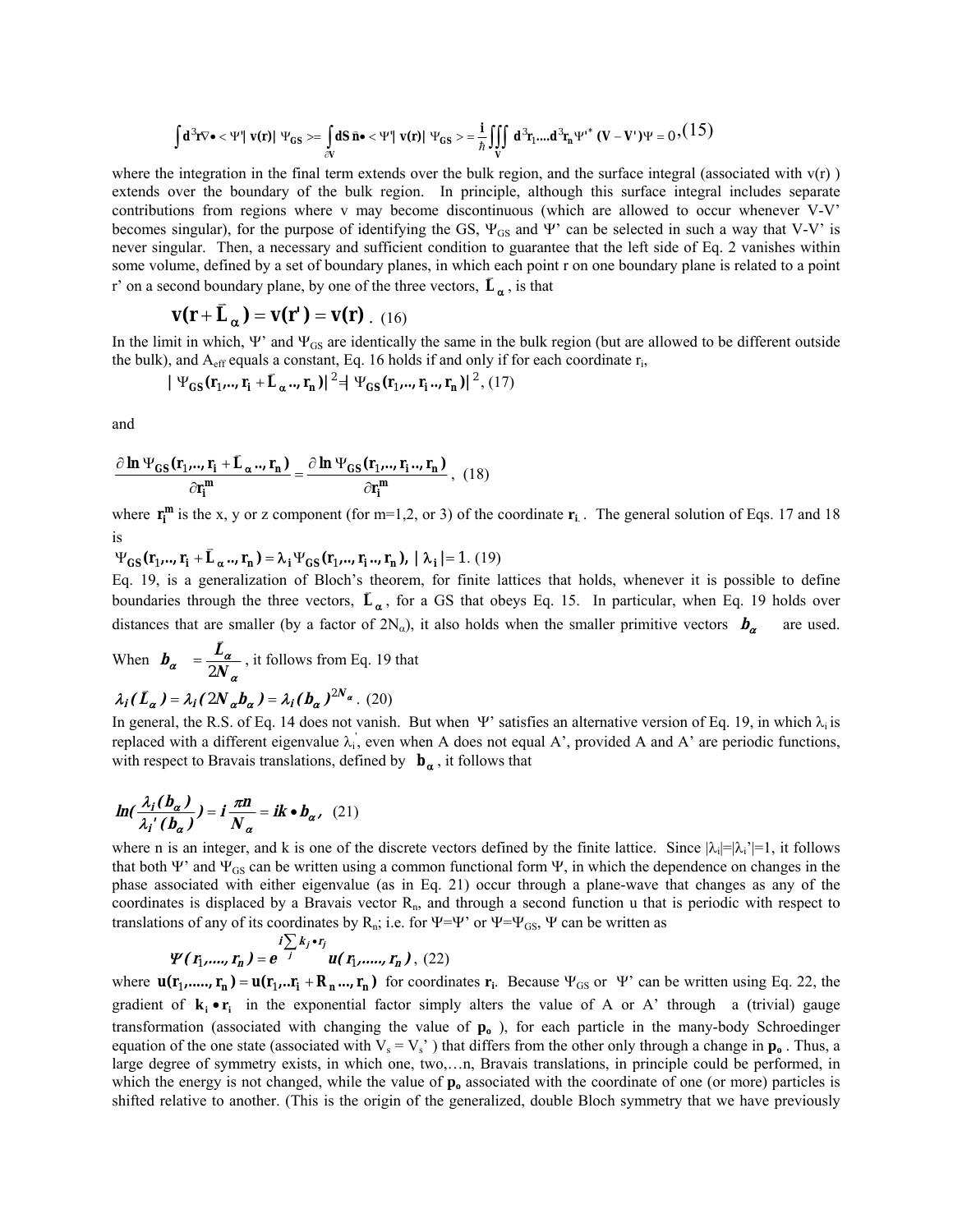used<sup>7</sup>.) In fact, outside forces constrain the lattice and break the associated degeneracy. As alluded to above, the lowest energy processes involve situations, in which, in the bulk region, the state describes a configuration of particles that is neutral (on the average, in each unit cell), and in which all particles move with a common, velocity

$$
V_{cm}.
$$
 In this limit,  $\sum_{i} \mathbf{k}_i \cdot \mathbf{r}_i = \frac{V_{cm}}{\hbar} \sum_{i} \mathbf{m}_i \cdot \mathbf{r}_i = \frac{MV_{cm} \cdot R_{cm}}{\hbar}$ , and the vector potential for each charged particle is

measured relative to its constant zero of momentum.

In practice, determining **po** for the GS (and low-lying excited states) for each charged particle is formidable on a microscopic scale in finite crystals because as charge begins to accumulate, potentially large variations in electric field and charge density can occur. For this reason, in general, it is impossible to identify GS properties based on the kind of (simpler) rules that apply in bulk crystals, and calculations that include specific information about non-bulk regions (near surfaces or interfaces) are required. But in larger crystals, asymptotically, it is possible to understand, at least in an average sense, how by averaging many terms, a number of important approximate aspects of the associated coupling can occur in most crystals. The resulting perturbations break the degeneracy of the lowest energy states in the "bulk solid" by fixing the value of  $\mathbf{p}_o$  associated with each particle of each state, relative to the comparable zero of momentum of every other particle, in every other state. This requirement, also fixes the value of the zero of energy  $\varepsilon$  as a function of  $\mathbf{p}_0$ ; i.e.  $\varepsilon = \varepsilon(\mathbf{p}_0)$  for each particle and state relative to the electrostatic zero and physical vector potential that are present in the solid. The resulting values of  $\varepsilon(\mathbf{p}_0)$  define the lowest lying energy band states.

By requiring that  $\Psi_{GS}$  | $\Psi_{GS}$  be constant and stable with respect to infinitesimal variations in each value of **p**o, it is possible to derive a generalization of the semi-classical dynamics and transport theory of charged (band state) particles (electrons and ions). Here, provided externally applied forces F and charge vary sufficiently slowly in the external regions, the gradient of each value of  $\varepsilon(\mathbf{p}_0)$  with respect to  $\mathbf{p}_0$ , for a particular particle, identically equals the expectation value of its velocity operator v, averaged over the bulk and surface regions. Also, provided F varies sufficiently slowly, the associated changes in  $\mathbf{p}_0$ , obey  $\Delta \mathbf{p}_0 = \int \mathbf{F} \, \mathbf{dt}$  . Thus, a change in wave-vector

 $\Delta k = \Delta p / \hbar$ , as a function of time, that is conventionally associated with each band energy in the semi-classical theory<sup>6</sup>, can rigorously be interpreted as a shift in the zero of momentum of each state. Details about this are discussed in the Appendix and elsewhere<sup>8</sup>.

#### *3.2 Nuts and Bolts of Ion Band State Nuclear Reactions in Solids*

Previously, we suggested [7-9] when the separation between two charged particles  $r_{ii}$  (=  $r_i$  - $r_i$ ) approaches zero, overlap can still occur if the wave function has "cusps" at these locations. This argument addresses the Coulomb barrier penetration problem but only qualitatively because it involves assumptions about the cusps. Also, the argument does not explain momentum transfer to the solid, and energy release.

The argument can be generalized (because it is a limiting case of Eq.15) by replacing  $\Psi_{GS}$  with an arbitrary state  $\Psi_o$ . Then, provided  $\Psi_o$  and  $\Psi'$  have the same energy, formally, Eq. 15 can be used to define the contribution  $T_{f,0}$  to the transition matrix element, associated with a transition between  $\Psi_0$  and  $\Psi'=\Psi_f$ . (The subscript in each state refers to all quantum numbers.) When each integration is extended throughout space, it follows from the Lippmann-Schwinger Equation that the rate  $R_{o\to f}$  associated with the transition from  $\Psi_o$  (possessing initial state

energy E<sub>o</sub> ) to  $\Psi_f$  (possessing energy E<sub>f</sub>) is given by  $\mathbf{R}_{\mathbf{0}\to\mathbf{f}} = \frac{2\pi}{\hbar} \delta(\mathbf{E}_{\mathbf{f}} \cdot \mathbf{E}_{\mathbf{0}}) |\mathbf{T}_{\mathbf{f},\mathbf{0}}|^2$  $\Delta_{\rm eff} = \frac{2\pi}{\hbar} \delta(E_f - E_o) |T_{f,o}|^2$ , and the total reaction rate R<sub>T</sub> is

given by

$$
R_T = \sum_{f} \mathbf{R}_{\mathbf{0}\to f} \ . \ (23)
$$

Instead of dealing with Eq. 23, directly, the earlier treatment<sup>7</sup> dealt with a simpler (related) problem: requiring that the bulk region remain in its GS, during the nuclear reaction. In particular, to remain in its GS, in the bulk: 1. No accumulation of charge (per unit cell) occurs; 2. All particle flux (in Eq. 15) vanishes (into and away from the bulk), including flux from the surface region and nuclear active reactions (NAR's), near the location(s) where d+d overlap can occur. (Implicitly, to use Eq. 15 to identify properties of the GS, particle fluxes from the NARís, defined by a collection of infinitesimally small volumes, centered about each location where overlap on a nuclear scale can also occur, are excluded because reactions in these regions can alter both  $p_0$  and the charge in the bulk.) Instead, in the earlier treatment<sup>7</sup>, at each location in the NAR, an approximate boundary condition (through a wave function cusp) was imposed.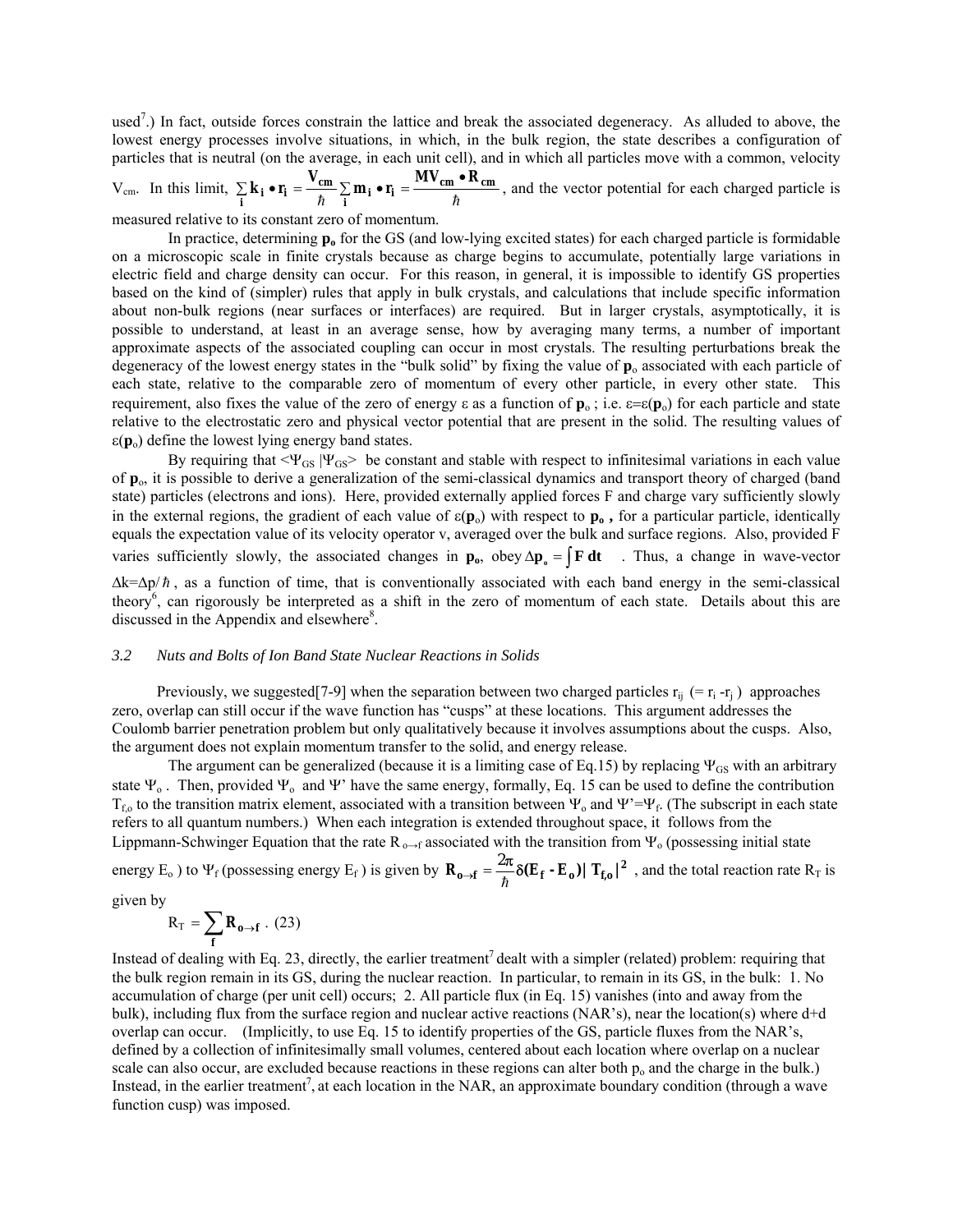In the more general problem associated with Eq. 23, the earlier  $\lim_{t \to \infty}$  occurs when the bulk region remains in its GS, and the variational calculation<sup>7</sup> is equivalent to minimizing  $R_T$ , with no net particle flux into the bulk, and contributions to  $R<sub>T</sub>$  occurring only from discontinuous changes in momentum at all boundaries (which are introduced, effectively, through boundary conditions, involving the cusps). Eq. 23, in the extreme low T limit, justifies this picture. Then, no interaction occurs in the bulk, and <sup>4</sup>He is produced in IBS form<sup>7,9</sup> but, technically, in regions external to the bulk (in the NAR, at locations where d+d overlap can occur), and the associated change in mass is converted into momentum that is transferred through perfectly elastic (Mossbauer-like) UmKlapp processes in which bulk region moves rigidly, and heating occurs through excitation from interaction involving residual <sup>4</sup>He that is released in surface regions, where lattice heating is initiated. Thus, the entire solid acquires a fixed

(common) velocity  $V_{cm}$ , defined by  $V_{cm} = \frac{\Delta P}{M}$ , where  $M = N \times (M_{Pd} + M_D)$ ,  $M_D$  =mass of D-atom,  $M_{Pd} = Pd$ mass) is the total mass of the bulk, and  $\Delta P$  (=  $\sqrt{Q2M}$ <sub>4He</sub>, Q=23.8 MeV) is the available momentum (from  $d+d \rightarrow {}^4He$ ), and because all the particles have velocity  $V_{cm}$ , the shift in  $p_o$  from the cusps, resulting from <sup>4</sup>He

occupying IBS's is 
$$
\mathbf{M}_{4\text{He}}V_{cm} = \frac{\mathbf{M}_{4\text{He}}\Delta P}{\mathbf{M}_{total}}
$$
.

A natural generalization of the earlier model<sup>9</sup> exists, in which to conserve momentum, this shift in  $\mathbf{p}_{o}$ results in a physical change in p<sub>o</sub> for the entire solid, as a whole (through the rigid shift). In particular, this shift in  $p_0$  occurs through the dependence of the many-body wave function on the separation variable  $r_{ii}$ . The requirement that the shift occur rigidly is that  $\Delta P_{\text{cusp}}$ =G, where G is a reciprocal lattice vector<sup>2</sup>. But again (consistent with the model), for the bulk to remain in its GS, the magnitude of  $\Delta P_{cusp} \sim M_{4He} V_{cm}$ . Using this last inequality, the previous equality, and a suitable (minimal magnitude) value for  $G$  (= **aPdD**  $\frac{2\pi\hbar}{\mu}$ ; **a**<sub>PdD</sub> =Pd-Pd separation in

 $PdD \approx 2.89 \text{ Å}$ ) it is possible to establish a lower bound for N (=number of unit cells):

$$
\frac{\sqrt{2QM_{^4He}M_{^4He}A_{PdD}}}{(M_{Pd}+M_D)2\pi\hbar} \approx 3000 \le N \cdot (25)
$$

This bound for N holds at T=0, provided no outside sources of momentum dissipation or enhancement are present. In general, at finite  $T$ , many alternative forms of reaction are present. A detailed computational scheme does exist<sup>9</sup> for addressing this kind of problem. Further extensions of this kind of approach can be applied. Detailed work in this area probably will be carried out in the future.

## **4 Appendix: Semi-Classical Dynamics of Ion and Electron Band States in Finite Crystals**

The Semi-Classical Equations of Motion that have been used to describe the dynamics of electrons in solids have never been formally justified. An important reason for this is that these equations do not hold in general. However, using the results of section 3.1, it is possible to generalize these equations, formally, and explain how as a solid becomes sufficiently large, asymptotically, these equations can be required to be valid both for electrons and hydrogen ions, in the limit of vanishing T. The central physics involves appropriately incorporating external forces.

In larger crystals, the relevant dynamics approximately follows from averaging many terms, either on the R.S. or left-side (L.S.) of Eq. 11. This is possible when Gauss's law applies. Then, characteristic changes in the electric field can, in principle, be used to identify trends associated with approximate effects involving charge distribution, which, in turn, can be used to determine asymptotic limits and average values of many of the terms in Eq.11. In particular, the idealized limit in which periodic order is disrupted only in directions normal to an interface (or surface) region can be used to illustrate how changes in a boundary can alter the conventional (bulk) picture (associated with energy bands, in an infinitely repeating, periodic solid) that can justify why (and when) the Semi-Classical Equations of Motion for describing the dynamics of bulk charges that occupy band states can be used to describe the conduction of charge (and other transport phenomena) in solids, in the presence of boundaries.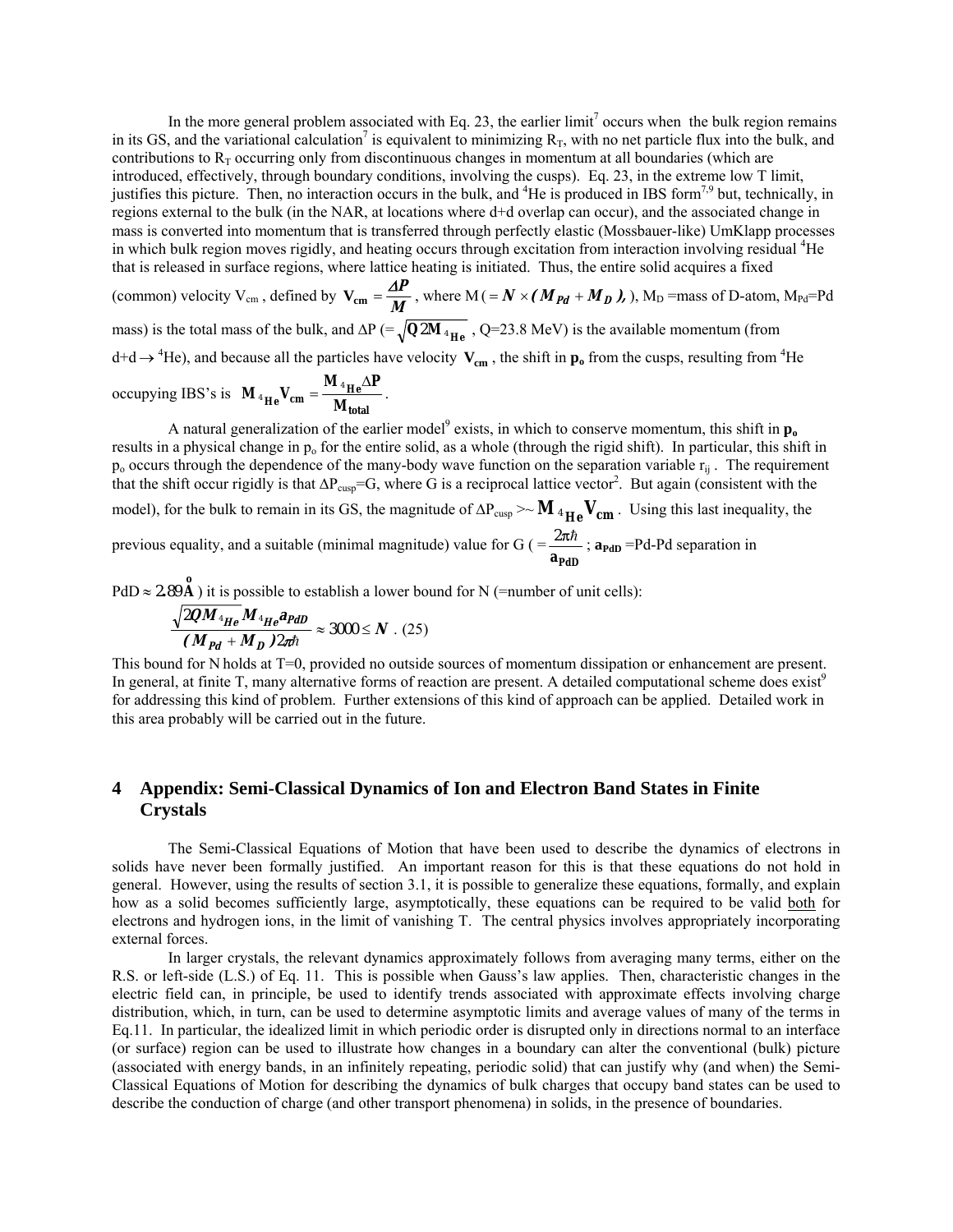In particular, in this idealized limit, the generalized form of Bloch's theorem (Eq. 19) can apply in directions parallel to the crystal surface (or interface). But for this case, asymptotically, in directions normal to the surface, but sufficiently far away, both the electrostatic potential and electric field are required to exponentially decay (on the average). When the induced redistribution in charge associated with any applied field scales in a linear manner (which occurs universally in metals, and in Pd, in particular), exponential decay in induced charge and its charge density also occur. The resulting coupling leads to finite overlap between states possessing different wave-vectors in the normal direction but preserves periodic symmetry in directions parallel to the surface. In practice, this means that in directions normal to the surface, the values of the momentum (and wave-vector) acquire an imaginary component. The associated perturbations break the degeneracy of the lowest energy states in the bulk solid by constraining the value of the local zero of momentum  $p_i$  associated with the local value of the vector potential *A* of a particular particle of a particular state, with respect to a particular coordinate  $r_i$ , relative to the average zero of momentum  $p_0$ . This requirement, as a consequence, fixes the value of any external vector potential *A* , at all points in the solid, and the requirement can also define how each particle in the bulk region can interact with the electromagnetic field.

As a consequence, once the zero of momentum,  $p_0$ , of the solid (as a whole) is fixed, all states, associated with symmetries that are allowed in Eq. 19 can become possible (as opposed to a situation in which a more limited subset of states, associated with Eq. 10, are allowed). In particular, in the most general situation,  $p_o = \sum p_j$ , **j**

where  $p_i$  is the minimum value of momentum (which we will refer to as the local zero of momentum) associated with the dependence of  $\Psi_{GS}$  on the coordinate  $r_i$ , that asymptotically (as discussed below) can be related to a particular particle or (in situations involving correlation) a collection of particles. Each value of  $p_i$ , in turn, is fixed by the average variation in  $A(r_i)$  that can result from its overlap with  $\Psi_{GS}$  with respect to this coordinate.

Consistent with the requirement that changes in  $p_i$  also preserve particle exchange symmetry,  $p_i$  is required to be the same for each indistinguishable particle of a particular kind. But different kinds of particles can (and usually will) have different values of pj. In particular, extreme situations can occur, in which through particle exchange symmetry, counter-intuitive forms of coupling can occur (including Bose-Einstein Condensation) through energy minimization.

Classically, the lowest value of the energy (which is a convenient definition of the zero of energy) of a particle that possesses mass m and velocity v occurs, locally, when  $v=0$  (so that  $\frac{1}{2}mv^2=0$  $\frac{1}{2}mv^2=0$ ). Quantum consistent with energy minimization) to define each value of V<sub>j</sub>, using, V<sub>j</sub>= $\varepsilon$ <sub>j</sub>, and to require that  $E_{GS} = \sum \varepsilon_j$ . Mechanically, the same definition can also be used within particular regions of space, but in the presence of boundaries, and when indistinguishable particles are present, non-local forms of coupling can occur. As a consequence, in general, every coordinate in Ψ<sub>GS</sub> should be treated as having a separate zero of energy V<sub>i</sub>. In practice, because each value of  $V_i$  is defined (using Eq. 12 through matching conditions) by momentum conservation at the boundaries of the bulk, the problem of determining  $V_i$  in the bulk is equivalent to the problem of solving an equivalent minimization problem (which is frequently expressed in terms of a well-defined Rayleigh-Ritz variational procedure) for each eigenvalue  $\varepsilon$ <sub>i</sub> (which can be defined as a generalized form of band state energy) associated with the many-body Schroedinger equation. In particular, to determine the GS, it is possible (and

The problem of solving the associated many-body Schroedinger Equation for each value of  $\varepsilon_i$  requires detailed information about the fluxes of particles at the boundaries of the bulk region as well as additional information (in situations in which correlation is present) associated with particle exchange symmetry, including effects involving the possible exchange of internal quantum numbers (such as magnetic spin). Because of the wide variability of boundary conditions that can be imposed, it is not possible, in general, to solve this particular problem uniquely without imposing particular restrictions on the behavior of  $\Psi_{GS}$  in non-bulk regions. But it is possible to use approximate boundary conditions associated with the relevant dynamics in order to understand a number of key features associated with the relevant effects.

**j**

In particular, considerable progress can be made by requiring that the functional form of the most general many-body wave function that is used to describe the GS (or in the comparable wave function that describes the low-lying excited states) asymptotically approach the functional form that applies in the independent particle limit in non-bulk regions either at the boundaries of the bulk or (provided additional constraints are imposed) far from the boundaries of the bulk region. In particular, well-defined effects can be used to understand the behavior of the associated state in this asymptotic limit, immediately at the boundaries of the bulk region or far from the boundary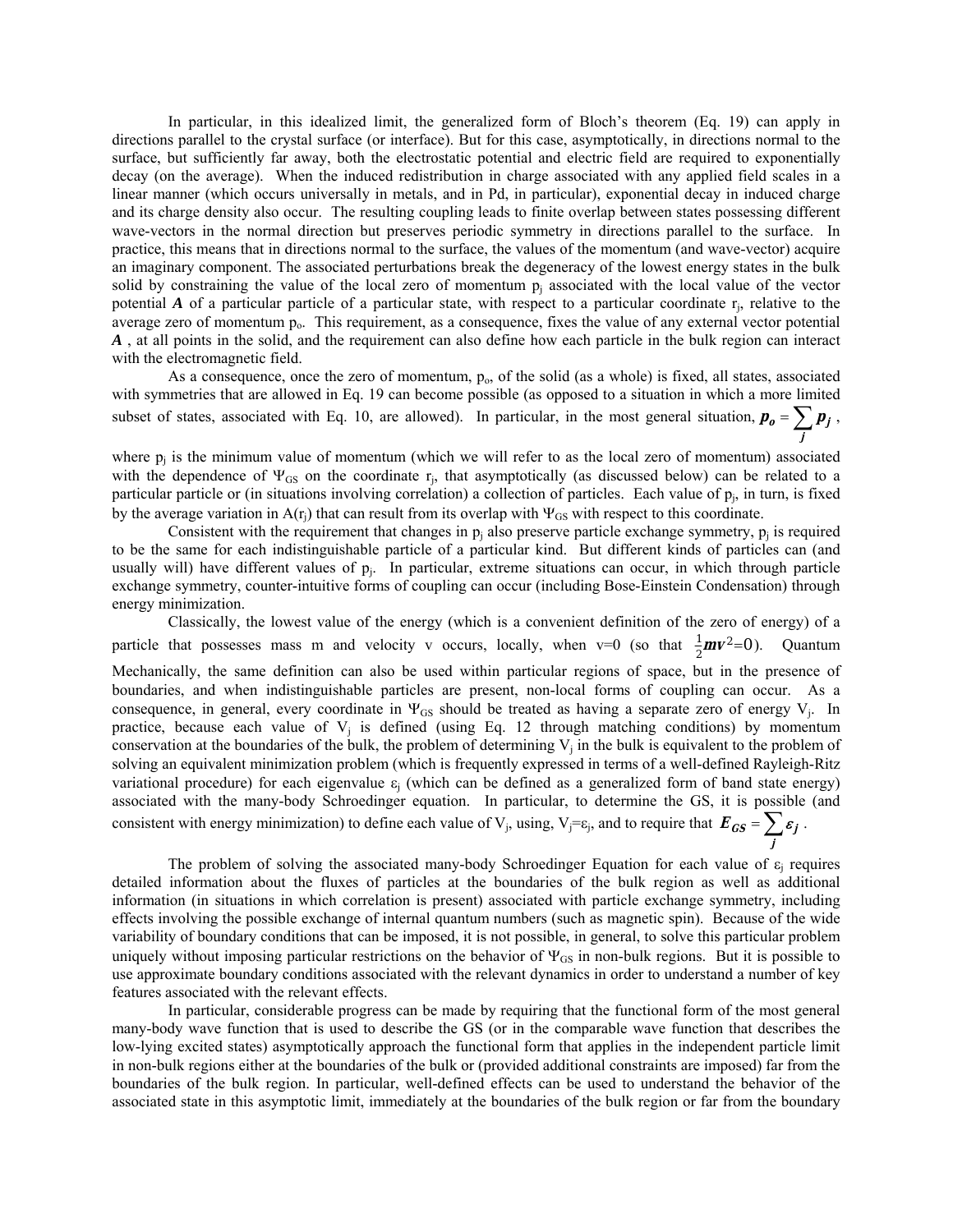(provided the wave function asymptotically approaches the associated functional form far from the boundaries and is non-vanishing and continuously differentiable between the boundary and the location far from the boundary where this functional form applies). When this limit applies, specifically, either at the boundary, asymptotically far from the boundaries of the bulk region, or at intermediate locations, in non-bulk regions, functional forms associated with  $\Psi_{GS}$  and more general functional forms that apply for wave functions  $\Psi$  (that describe low-lying excited states of the bulk) can be expressed using sums of products of single particle wave functions, describing fermions and bosons. Then, in these regions, each fermion (boson) wave function can be expressed using an antisymmetrized (symmetrized) sum of products of single particle wave functions.

The significance associated with the possibility that this limit might apply is that when it applies, it is possible to identify and order the associated eigenvalues ε, using the (conventional) nomenclature (associated with ìoccupiedî and ìunoccupiedî states) that applies in the independent, single particle picture, associated with conventional band theory. As a consequence, values of  $\varepsilon$  associated with "occupied states" (in  $\Psi_{GS}$ ) can be distinguished from "unoccupied states" (that occur in the wave functions Ψ) that describe the low-lying excited states of the bulk.

This point is significant because consistent with the requirement that changes in  $p_i$  also occur (from symmetries involving particle exchange) through indistinguishable particles, counterintuitive relationships can occur (associated with energy minimization) in which changes in flux (in Eq. 12) can be enhanced or be impeded by effects associated with fermion or boson occupation. These effects, which involve changes in  $A(r_i)$  that result from changes in **pj**, can lead to particular forms of coupling that do (and are required to) occur. As a consequence, the associated energy minimization procedure is constrained so that the total (ground state) flux of each particle ( in Eq.15) vanish when the integrations (in Eq. 15) are extended throughout the solid and that this flux be stable with respect to any infinitesimal variation in **pj** and the changes in the zero of energy associated with this form of variation. Because exchange symmetry does not alter the internal dynamics, it is possible to introduce the associated effects by selecting the "global" zero of energy in an appropriate way for each particle. This can be done either directly (for bosons, including d's or <sup>4</sup>He nuclei) or indirectly (for fermions, including p's and electrons). In particular, the value of the global zero can be equated with the lowest (for bosons) or highest (for fermions) value of the local zero of energy (i.e., the lowest or highest occupied band state eigenvalue ε), defined, asymptotically, by the non-bulk region (independent particle) wave function. Thus, in either (the fermion or boson) case, a single, independent, value of ε can be used to determine the behavior of the GS and lowest states of excitation, based on a relative state of motion, defined by the relative momentum between the bulk and non-bulk regions. In particular, in a reference frame that has momentum  $\mathbf{p}_j = \hbar \mathbf{k}_j$ , relative to a frame that is stationary, the local zero of energy

(associated with a particular band state eigenvalue, ε) can be defined by the value of the local zero of the (highest or lowest occupied) energy of a single particle energy state  $\varepsilon = (\varepsilon(k_i))$ , associated with possible forms of interaction that can lead to excitations of the GS.

For this reason, in either case (for fermions or bosons), the average zero of energy can be defined relative to the lowest  $-$ lying states of excitation, using a single value of the energy (which at  $T=0$  can be equated with the chemical potential). By requiring that no changes occur in the bulk region, relative to non-bulk regions, all energies and changes in relative momentum between particles are fixed, with respect to the possibility that the solid (as a whole), as in Eq. 10, be allowed to move rigidly. By imposing the effects of such rigid forms of motion on the associated dynamics, it is possible to identify the lowest energy forms of response, involving the bulk region, with respect to outside perturbations (and forces). For this reason, the identification of the zero of momentum and its evolution in response to external forces can be used to identify and introduce dynamical changes in the bulk region. In particular, as a consequence, because it is impossible to determine absolutely whether or not the bulk region as a whole, is in motion or at rest, with respect to non-bulk regions, each value of the local zero in wave vector  $k_i$  can be used to define the lowest lying excitations of the solid. For the same reason, the stability of the solid with respect to variations involving  $k_j$  can be used to define variations in the position and momentum of the bulk region (associated with displacements that do not alter the internal energy of the bulk) relative to non-bulk regions. As a consequence,

relative to the local wave-vector  $k_j$ h  $\frac{\mathbf{p}_i}{\mathbf{p}}$  (associated with the local zero of energy, defined by the band state,  $\varepsilon =$ 

 $\varepsilon(k_i)$ , in a particular frame), within the bulk region, to determine the GS it is required that: 1. The absolute zero (defined by  $\langle \Psi_{GS} | E_{GS} - H | \Psi_{GS} \rangle = 0$ ) of the energy be independently stable with respect to variations of each eigenvalue,  $\varepsilon(k_i)$ , and 2. The ground state flux in Eq. 15 (defined by  $\Psi'=\Psi_{GS}$ ) vanish and be stable with respect to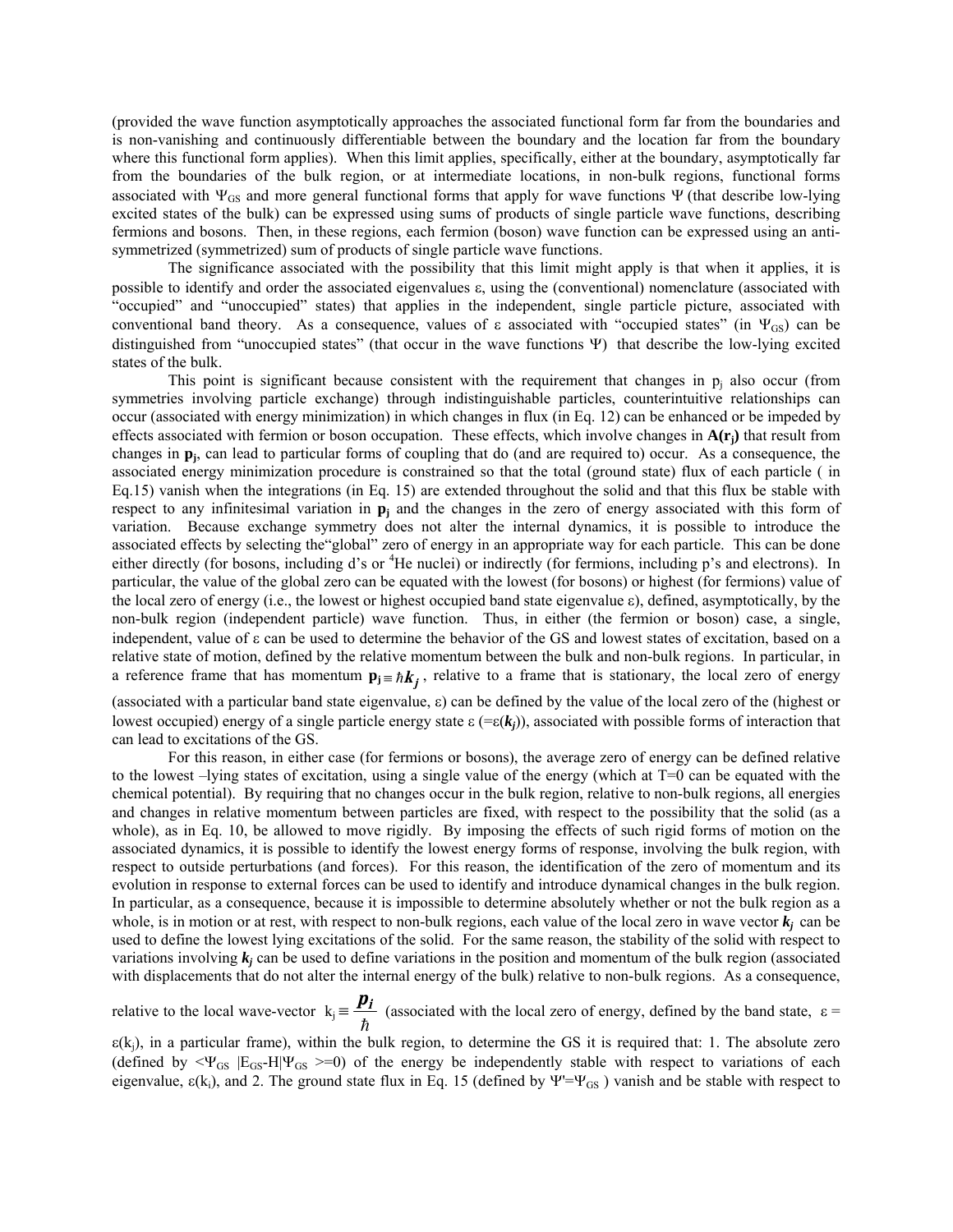any infinitesimal change in any value of **k**<sub>i</sub> (and shift in zero of energy  $\varepsilon(k_i)$ ) associated with each coordinate in  $\Psi_{GS}$ . relative to its initial value. The first requirement (involving the stability of the absolute zero) is satisfied when

$$
(E_{GS} - H) \frac{\partial \Psi_{CS}}{\partial \varepsilon (k_j)} = \Psi_{GS} .
$$
 (A1)

 $(Here, \frac{\partial \mathbf{I}_{GS}}{\partial \varepsilon(\mathbf{k}_j)})$ ε Ψ  $\frac{\partial \Psi_{GS}}{\partial \varepsilon(\mathbf{k}_i)}$  is defined using perturbation theory, through an infinitesimal change in the effective zero of energy,

 $\varepsilon(k_j)$ .) The second requirement is satisfied when

$$
\iiint d^{3n}r \left( \frac{\partial \Psi_{GS}^*}{\partial \vec{k}_j} (\vec{E}_{GS} - \vec{H}) \Psi_{GS} + \Psi_{GS}^* (\vec{E}_{GS} - \vec{H}) \frac{\partial \Psi_{GS}}{\partial \vec{k}_j} \right) = 0, \text{ (A2)}
$$

where **j GS**  $\frac{\partial \Psi_{GS}}{\partial \vec{k}_j}$  is the gradient of  $\Psi_{GS}$  with respect to the wave vector  $\vec{k}_j = \frac{\vec{p}_j}{\hbar}$  associated with the coordinate  $\vec{r}_j$ 

that is used to define the position of each particle. Here, the variation with respect to **k <sup>j</sup>** includes the dependence of ΨGS on implicit effects that result from changes in the zero of energy, and on explicit changes that occur when the momentum **p**<sub>i</sub> of each individual particle is separately varied. (In particular, by rigidly shifting the zero of this value of momentum, implicit forms of dependence occur, for example, in the plane-wave, phase factor that results from the Galilean transformation in Eq. 10 and related, alternative, approximately coherent, forms of motion.)

Specifically, here, the dependence on  $\mathbf{k}_j$  is treated implicitly through the change in the zero of energy that is used to define the periodic function,  $u$  (in Eq. 22), and explicitly through the dependence on  $k_i$  that appears in the associated plane-wave factor (also in Eq. 22). In particular, in the periodic function u, each coordinate **rj,** by construction, has associated with it an implicit dependence on the zero of energy, through the eigenvalue  $\epsilon(\mathbf{k}_i)$ , that varies as the wave-vector,  $\mathbf{k}_i$ , is changed. Although in a finite lattice, the spectrum of possible eigenvalues  $\varepsilon(\mathbf{k}_i)$ is discrete, because these values are fixed by breaking a continuous symmetry (associated with allowing the lattice

to rigidly shift over a continuum of possible momentum values), the gradient ( **j j k ( <sup>k</sup> )** <sup>v</sup> ∂  $\frac{\partial \varepsilon(k_j)}{\partial \zeta}$ ) of each eigenvalue, with

respect to changes in wave-vector **kj** is well-defined. Also, in principle, the explicit dependence of Ψ on **kj** (through the phase factor) can become quite complicated through direct and indirect forms of coupling to the electromagnetic (EM) field.

On the other hand, since the GS is required to have minimal coupling to outside processes, coupling between indistinguishable particles is distinctly different from the comparable coupling between particles that are distinguishable. Thus, it is possible to assign a preferential gauge (and zero of momentum) to each (indistinguishable) fermion or boson, subject to the requirement that Bose-Einstein (BE) or Fermi-Dirac (FD) statistics apply in an appropriate manner. In unusual circumstances, coupling to the EM field also can occur through effects associated with spin (and other internal states) that can alter the normal exchange properties (with respect to coordinates r<sub>i</sub> associated with position) of fermions and bosons. (These effects, in particular, can become dominant in the asymptotic limit, involving vanishing T, without external forces.) For this reason, the manner in which variations in the zero of momentum are required to be consistent with BE or FD statistics is intimately related to the way the system is prepared.

But in most situations, the limit that applies at low T occurs when system momentum and energy are minimized and minimal (maximal) occupation of momentum states by fermions (bosons) takes place. In principle, as a consequence, it is possible that when exotic forms of interaction are present, situations can occur (involving fermions) in which a common value of  $\mathbf{k}_i$  can appear as a pre-factor of many different coordinates  $(\mathbf{r}_i)$  in the phase factor in Eq. 22. But this kind of situation occurs infrequently. Thus, in most situations, when fermions are involved, it is possible to assign a single value of  $\mathbf{k}_i$  to a single coordinate  $\mathbf{r}_i$ ; while in the case of bosons (including situations that occur in superconductors, where even numbers of fermions become paired), because of particle exchange and coupling to internal quantum states, situations can occur involving many particles that can possess different coordinates  $r_i$ , and a common wave-vector,  $\mathbf{k}_j$ . In general, to understand how potential coupling to a common wave-vector **k**j can occur, for each set (or, potentially, subset) of indistinguishable particles, it is appropriate to identify a set  $\{j'\}$  of different coordinates  $(\{r_{j'}\})$  and momenta  $(\{p_{j'}=h k_{j'}\})$  of

indistinguishable particles that can have a common wave-vector  $\mathbf{k}_j = \mathbf{k}_j$ ,  $\mathbf{i} \in \{j', j\}$ . Using this fact, it is possible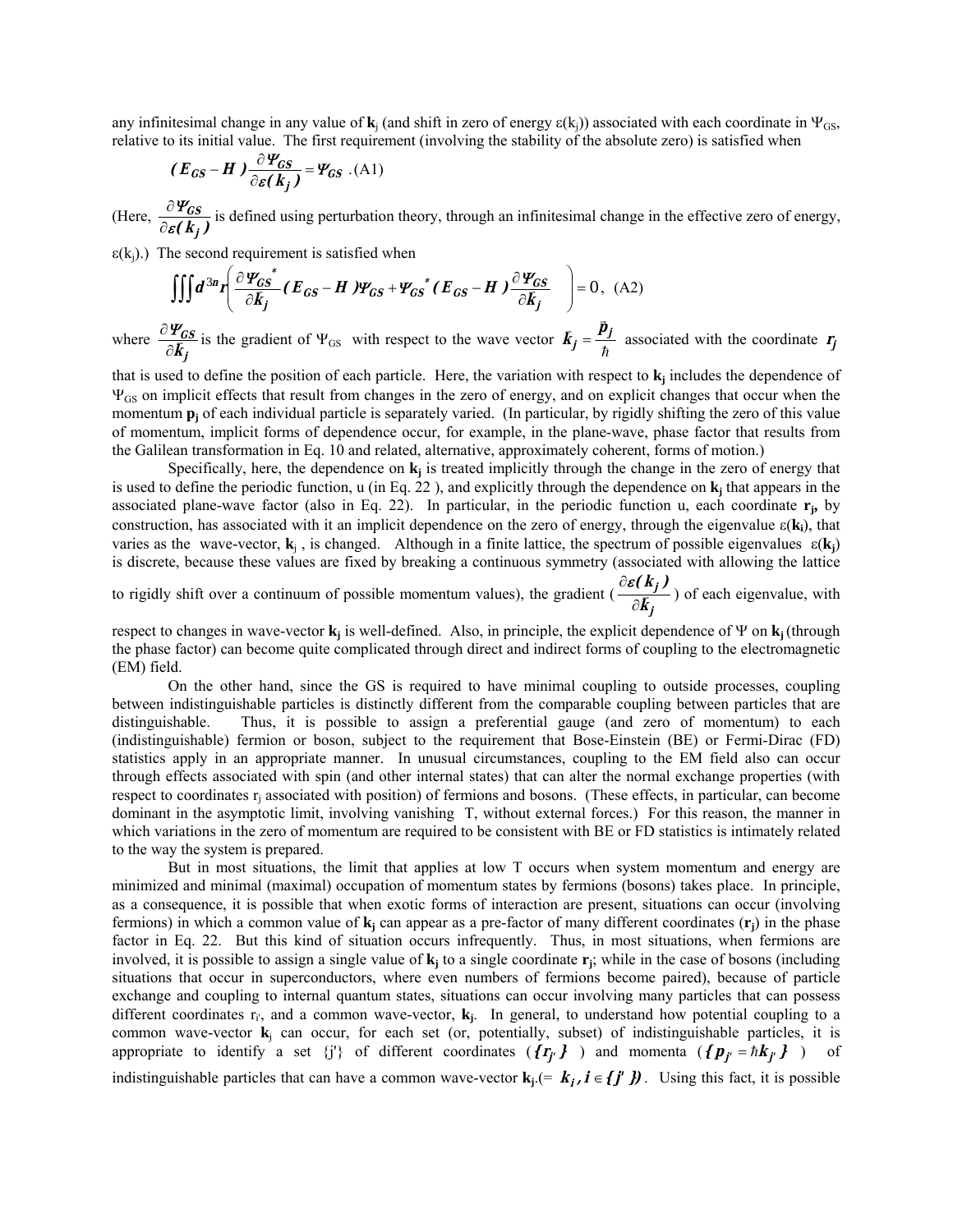to write the resulting variation in  $\Psi_{GS}$  with respect to changes  $\mathbf{k}_j$  both implicitly (through **j j k ( <sup>k</sup> )** <sup>v</sup> ∂  $\frac{\partial \varepsilon(k_j)}{\partial \overline{z}}$ ) and explicitly

(through the phase factor), using

$$
\frac{\partial \Psi_{GS}}{\partial \vec{k}_j} = \sum_{\{j'\}} \frac{\partial \Psi_{GS}}{\partial \varepsilon_{j'}(\vec{k}_j)} \frac{\partial \varepsilon_{j'}(\vec{k}_j)}{\partial \vec{k}_j} + i \sum_{\{j'\}} r_{j'} \Psi_{GS}.
$$
 (A3)

Here, in the first term, a separate subscript (j') is used for each eigenvalue,  $\varepsilon(k_i)$  ( $\equiv \varepsilon_i(k_i)$ ), in order to account for the possible change in the zero of energy ( $\Delta \varepsilon_j(k_j)$ ) that can occur in each coordinate (r<sub>j</sub>) of  $\Psi_{GS}$ , and the separate summations in both terms extend over values of j' associated with coordinates  $r_i$  in  $\Psi_{GS}$  where (within the phase factor in Eq. 22) a common wave-vector  $k_i$  is used. Also, the number of independent wave-vector ( $\mathbf{k}_i$ ) values is 2N (since  $\mathbf{k}_i$  is in the First Brillouin Zone).

To identify either the GS or the lowest lying excitations of the GS, Eq. A3 must hold asymptotically for individual terms associated with different values of j', so that individual terms, associated with variations of  $\Psi_{GS}$ with respect to its dependence with respect to a particular value of j' (through  $\varepsilon_i(k_i)$ ) and  $r_i$ ) can be treated as being independent from comparable variations involving a different value of j'. Then, for fermions, or for bosons, individual contributions for each band (associated with the index j') can be identified. As a consequence, using Eqs. A1-A3, it follows that it is possible to relate the average value of the velocity of any of the (indistinguishable) particles associated with all coordinates  $r_i$  that possess wave-vector  $\bf{k}_i$  to the variation in band energy using,

$$
N_{F,B}(k_j)\frac{\partial s_{f}(k_j)}{\partial k_j} = \frac{\frac{1}{m_j}\iiint d^{3n}r \left[\frac{\hbar}{2I}\left(\Psi_{GS} \frac{\partial \Psi_{GS}}{\partial r_{f}} - \frac{\partial \Psi_{GS}}{\partial r_{f}} \Psi_{GS}\right) - \frac{e_{j}\Psi_{GS} \dot{A}(r_{f})\Psi_{GS}}{c}\right]N_{F,B}(k_j)}{\iiint d^{3n}r\Psi_{GS} \dot{\Psi}_{GS}} N_{F,B}(k_j), \quad (A4a)
$$

where  $N_{F,B}(k_j) = n_{k_j} = 0$ , 1 or 2 for fermions (depending on whether or not 0, 1 or 2 spins occupy the band), and for bosons,  $N_{F,B}(k_j)=0$ , or  $N_B$ , where  $N_b$ =number of bosons. In either case, since a common factor of  $N_{F,B}(k_j)$  appears on both sides of Eq. A4a, in the independent particle limit (as in conventional band theory), in which  $\Psi_{GS}$  can be written in non-bulk regions, in terms of a sum of (suitably) symmetrized (or anti-symmetrized) products of individual wave functions  $\phi_{\epsilon(k)}$ , it follows that

$$
\frac{\partial \varepsilon_{j'}(k_j)}{\hbar \partial k_j} = \frac{1}{m_j} \iiint d^3r_j \left[ \frac{\hbar}{2i} \left( \phi^*_{s_{j'}(k_j)} - \frac{\partial \phi^*_{s_{j'}(k_j)}}{\partial r_{j'}} - \frac{\partial \phi^*_{s_{j'}(k_j)}}{\partial r_{j'}} \phi_{s_{j'}(k_j)} \right) - \frac{e_j \phi^*_{s_{j'}(k_j)} A(r_j) \phi_{s_{j'}(k_j)}}{c} \right], \quad \text{(A4b)}
$$

where each single particle wave function has been normalized  $\left(\iiint d^3r_j / \phi_{\varepsilon_{f'}(k_j)}/2^2 = 1\right)$  to the region (of integration) that is used in the evaluation of the right-side (R.S.) of Eq. A4b.

These results, which are exact for the GS at  $T=0$ , in the bulk, are the many-body generalization (for charged particles in finite crystals) of the expression that relates the gradient of the eigenvalue ε(**ki**) with respect to wave-vector **k**<sub>i</sub> to the local velocity (and current) in the bulk region. This relationship, in turn, is used in the semiclassical theory of conduction (which is traditionally derived, using a heuristic approach based on "independent" quasi-particlesî, associated with the semi-classical theory, in the limit of bands that are derived using infinitely periodically ordered solids). Implicitly, the results apply for all charged particles (including protons), as in the conventional semi-classical theory. But with the exception of hydrogen and its isotopes, the average current from particular bands involving protons and core electrons is entirely negligible. Also, no net contribution to the current occurs when the summation over coordinates  $\mathbf{r}_i$  (on the L.S. of Eq. 22) and wave-vectors-  $\mathbf{k}_i$  (on the R.S) involves a filled band (which occurs when all values of **k**i in the First Brillouin Zone are included for a particular band). As in conventional band theory, filled bands do not contribute to the current because  $\varepsilon(\mathbf{k}_i)$  is a periodic function, with respect to translations by a reciprocal lattice vector.

In the semi-classical theory, the single particle relationship, associated with Eq. 22 (in which the manybody wave function is constructed from exchange-symmetrized products of single particle wave functions), is used to derive particle fluxes, in which the perturbation V -V' is finite, on the R.S. of Eq. 15. Then, (implicitly) surface effects are accounted for through the minimization procedure associated with Eqs. A1-A3. This means the remaining terms (omitted from Eq. 15) in Eqs. A4(a,b), associated with extending the many-body state into surface regions, vanish. In a T=0 state, in the absence of an external Electric Field (E), this can be justified using the asymptotic limit (alluded to above) in which both the charge and electrostatic field exponentially decay. In particular, provided the range over which any changes associated with this exponential decay can be appreciable is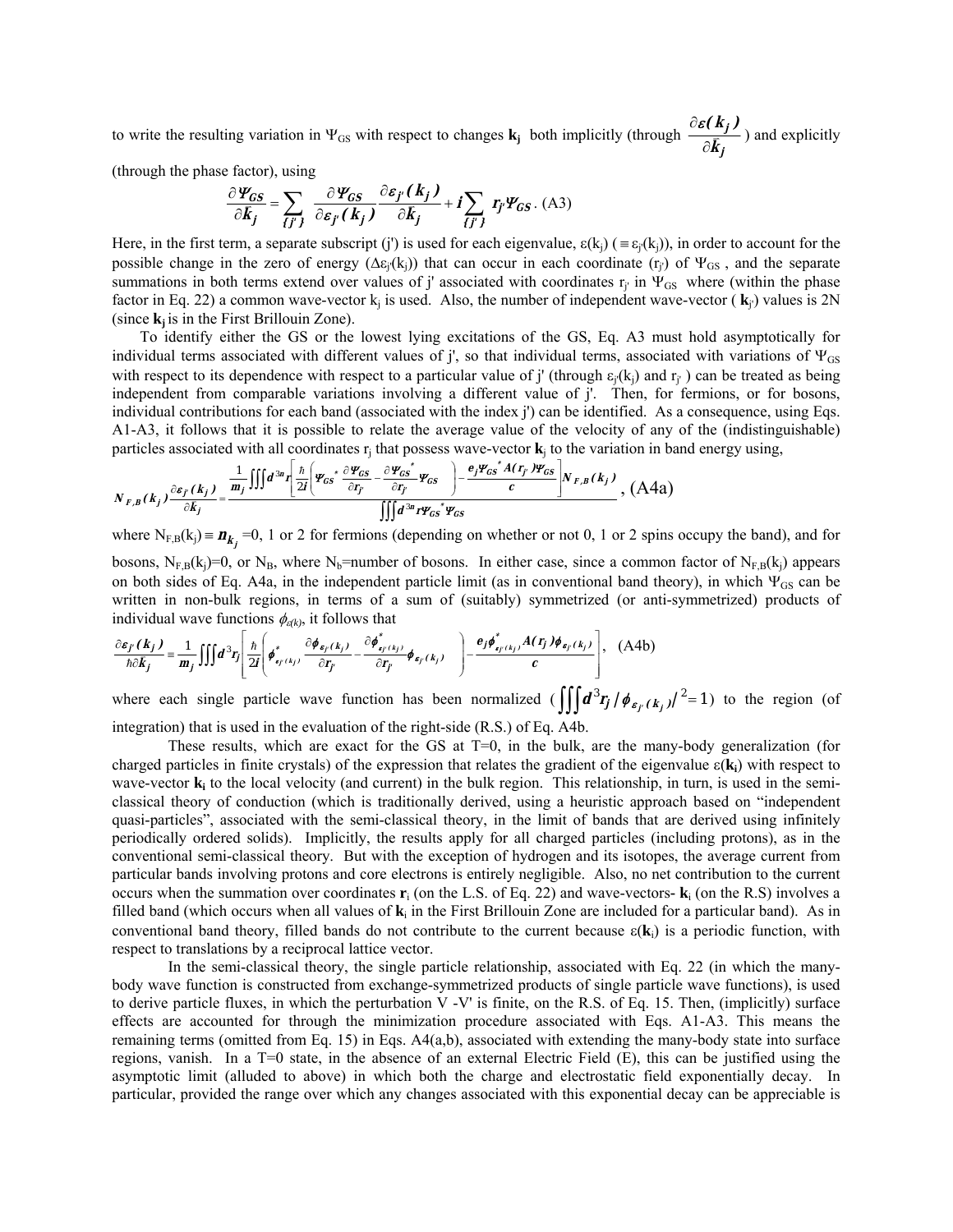considerably larger than the characteristic length of any unit cell, the effect of the decay can be treated using a slowly-varying (envelope) function that can be held constant during the integration over any particular integration in a unit cell outside the bulk region. Then, it follows that (since each integrand is periodic) the dependence of this envelope function on the flux or normalization, globally, in the numerator and denominator of Eqs. A4(a,b), appears as a portion of a common pre-factor of a single (but distinct) integral (associated with the flux or normalization) from a single unit cell. As a consequence, in their most general form, Eqs. A4(a,b) hold, but how they apply requires that a particular form of coupling in the surface region be approximately valid. In situations, where the bulk region remains neutral, and in regions near the bulk, when the change in charge, on the average, decreases in a smoothly varying fashion, that occurs over many unit cells, within any particular cell, as a consequence, V-V' can effectively be viewed as not being effected by the presence of the surface. In this region of slowly-varying decay in charge and potential, from unit cell to unit cell, the net force that is applied at the boundaries of the solid can be averaged over many cells. Then, over the surface region, V-V' can be approximated using a classical force, multiplied by the distance (associated with the surface region) where non-neutral forms of force apply. In this limit, the applied force merely shifts the zero of energy.

Thus, in this limit, to maintain charge neutrality, a net flux of charge can occur with respect to boundaries of the solid in which the imbalance in flux is associated with classically defined differences in E (associated with averaging the value of E over the entire solid) in regions (near surfaces and interfaces) where an imbalance in charge can occur. In particular, always, at low T, net flux of all charged particles to and from the bulk region vanishes. This can occur when equal amounts of charge enter and leave the bulk, in which the zero of momentum of the many-body state is allowed to shift, uniformly, and the only net force, acts on all of the particles uniformly. Then, effectively, a change in momentum at the boundary of the bulk leads to a perfectly rigid change in which all particles in the bulk move with a constant (fixed velocity) that is equivalent to a perfectly rigid form of interaction in which, effectively, all outside forces impart momentum directly to the center-of-mass of the solid. The associated shift is defined by the limit in which A and A' are different, non-uniform and non-periodic in the surface region but are required (on the average) to be uniformly constant in the bulk. This leads to a uniform (but time dependent) shift in the zero of momentum of the bulk, as defined by its instantaneous reference frame, relative to a particular time, and by its possible coupling (through the vector potential and static electromagnetic fields).

Since the bulk region is neutral, on the average, the value of its center of mass momentum  $P_{cm,0}=p_0=M_{bulk}V_{cm,0}$ , where  $p_0$  is the average zero of momentum (as defined earlier),  $M_{bulk}$  is the total mass of the bulk, and  $V_{cm,0}$  is the absolute velocity of the bulk region. But since neither  $M_{bulk}$  or  $V_{cm,0}$  can be measured (and neither quantity is conserved) without introducing external charge, it is only possible to relate  $P_{cm,0}$ , to the total center-of-mass momentum  $P_{cm}$  associated with both the bulk region ( $P_{cm,0}$ ) and non-bulk region ( $=P_{cm,nb}$ ) values of the momentum, using the relationship,  $P_{cm} = P_{cm,0} + P_{cm,nb}$ , and to changes in the velocity  $V_{cm}$  of the center-of-mass of the solid. In particular, in the absence of external electromagnetic fields (and external vector potentials), near the GS, provided the solid is neutral, on the average (with respect to individual unit cells), it follows that averaged over bulk and non-bulk regions,  $P_{cm} = MV_{cm} = P_{cm,nb} + P_{cm,o} = P_{cm,nb} + p_o$ , where M=total mass of the solid.

But at the boundaries of the bulk, a net accumulation of charge can occur, which means that although it is not possible to measure  $M_{\text{bulk}}V_{\text{cm},o}$  directly, it is possible to impose the requirement that, instantaneously, as a function of time (as  $T \rightarrow 0$ ), no net acceleration of the bulk relative to non-bulk region be allowed to take place.

When this is true, 
$$
\frac{dMV_{cm}}{dt} = \frac{d(P_{cm,0} + p_0)}{dt} = 0
$$
, which means that  $\frac{dp_0}{dt} = -\frac{dP_{cm,nb}}{dt} = \frac{dP_{cm,0}}{dt}$ .

Since there is no charge, on the average, in the bulk, it also follows that the requirement that  $\frac{dM V_{cm}}{dt} = 0$ 

instantaneously, as T->0, also applies both for the sum of forces that act independently either on (all) negatively or positively charged particles. Also, because positive and negative charges respond to external fields by accelerating in opposite directions, the requirement that zero net flux of particles (or energy) occur at the boundaries of the bulk region implies that in the GS, the net currents from bulk and non-bulk regions, associated with positive and negative charges, separately vanish. Then it is possible to define an instantaneous rate of change  $\frac{dp_0}{dt}$  of the zero of

momentum, respectively,  $\frac{dp_0}{dt} = \frac{dp_0^j}{dt}$ , or  $\frac{dp_0}{dt} = \frac{dp_0^j}{dt}$  for positively or negatively charged particles in the bulk

region. For this reason, although it is not possible to determine, unambiguously, the value of the velocity of the center-of-mass  $V_{cm,0}$  of the bulk region, it is possible to relate changes in the flux of each kind of (positively or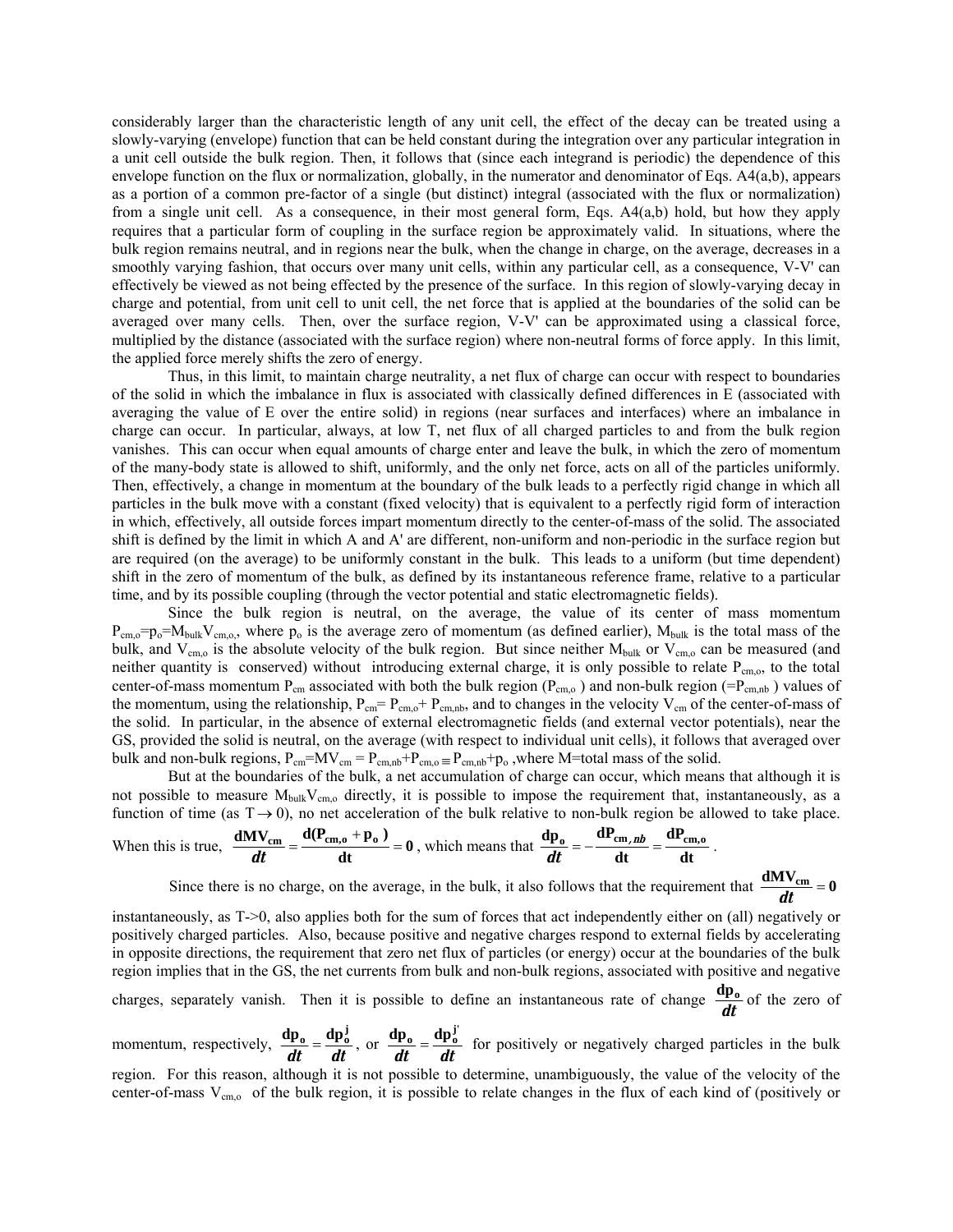negatively charged) particle (and the associated currents) that result in response to changes in applied fields, based on the assumption that the bulk region remains in its ground state.

In particular, the resulting changes in flux occur through changes in M<sub>bulk</sub> that result from the requirement that all changes in the bulk occur through rigid (Galilean) translations that only alter the many-body state of the GS by shifting the local zero of momentum of each coordinate (and total zero of momentum of the bulk). The changes in momentum (and mass) can be inferred, using Gauss's law (which is required to define the boundaries of the bulk region, and of the entire solid), and the following requirements: 1.For each rigid shift (through an effective Galilean

transformation) of the bulk, separate values of  $\Delta p_0 = \Delta t \frac{dp_0}{dt} = A t \frac{dp_0}{dt}$  accompany the shift in momentum. (These

values of  $\Delta p_0$  have opposite sign for situations associated with positively charged particles, which occur when j''=j, as opposed to situations associated with negatively charged particles, which occur when j''=j'.) 2. Each value of  $\Delta p_0$  $(\Delta p_o = \Delta p_o^j$  or  $\Delta p_o = \Delta p_o^j$ , respectively for all positively or negatively charged particles) for each shift leads to a constant, uniform change of the vector potential in the bulk, and 3. The ground state, in bulk regions, is not altered by the sum of the two shifts, which means 4. The sum of externa1 forces F, associated with changes resulting from the two shifts, vanishes at the boundaries of the bulk region. To determine  $\Delta \mathbf{P}_{cm,o}^{j}$  and  $\Delta \mathbf{P}_{cm,o}^{j'}$ , it follows that in the

surface region  $\mathbf{c} \partial \mathbf{t}$ **A**  $\mathbf{E} = -\frac{\partial \mathbf{A}}{\partial \mathbf{c}}$ , and  $\nabla \cdot \mathbf{A} = 0$ . Then, in the presence of a constant, spatially uniform, externally applied potential  $A(x,t)$  and the (time independent) ground state vector potential  $A_0(x)$  (that is used to define P<sub>cm,nb</sub>) is E field, and constant, spatially uniform B field, or both, the difference between an externally applied vector

defined by  

$$
A(x,t) - A_o(x) = (-Ect + \frac{B \times x}{2})
$$
 (A5)

The fourth requirement is satisfied when with respect to the ground state, externally applied forces in nonbulk regions are balanced in the same regions by existing forces. As a consequence, formally,

$$
\frac{dM^{j}V_{cm}^{j}}{dt} = (\frac{d \frac{q \times \psi_{GS}^{j} / P_{cm,ub}^{j} - e^{j} / cA(x^{j}) / \psi_{GS}^{j} >}{\langle \psi_{GS}^{j} \rangle}}{dt})
$$

$$
=\frac{\langle \mathbf{\Psi}_{GS}^{j} \rangle \left(\frac{i[H_{o}, P_{cm, nb}^{j}] }{\hbar} + \frac{e^{j}E}{\hbar} + e^{j} \frac{v(x_{j})}{\hbar c} \times BJ / \Psi_{GS}^{j} \right)}{\langle \Psi_{GS}^{j} \rangle} = 0, \qquad (A6a)
$$

where  $v(x_i)$  (=velocity of positively charged particles, as defined by Eq. 12), the only contributions to the integrations in the numerator occur from the non-bulk region (and its boundaries),  $H_0$  is the Hamiltonian, in the absence of outside perturbations, and the expectation value associated with the commutator,  $\langle \Psi_{GS} | i[H_0, P_{cm, nb}] | \Psi_{GS} \rangle$ , does not vanish because it involves an integration over a finite, limited volume (the non-bulk region). Also, here, and throughout, the notation  $\Psi_{GS}^j$  in the numerator of Eq. A6a, and the associated short-hand, notation  $P_{cm,0}^j$ **e**<sub>**j**</sub>A(**x**<sub>**j**</sub>, **t**) in the first line, and subsequently (after substituting Eq. A5 and using the definition associated with time evolution) in the second line, refers to evaluating the portion of the expectation value of  $P_{cm,ab}$ -e/cA(x,t) in which the charge  $e_j$  and the vector potential A and momentum  $P_{cm,nb}$  are restricted to coordinates  $x_j$ , that involve positively charged particles. In practice, this means that  $x_j$  refers to a location where  $\mathbf{e}_j = |e|$ , and the dependence associated with changes in  $P_{cm,nb}$  and changes in the electromagnetic fields, are included at locations where positively charged particles are allowed to couple to A, through overlap between  $\Psi_{GS}$  and  $\mathbf{e}_j \mathbf{A}(\mathbf{x}_j, \mathbf{t})$ . Eq. A6(a), and remaining positively charged particles) are replaced with the comparable coordinates,  $\mathbf{r}_j$ ' (associated with negatively charged particles) and each positive charge  $\mathbf{e}_j$  is replaced with a negative charge  $\mathbf{e}_j' = -\mathbf{e}_j$ . equations describing the zero of momentum, as written above and below, apply for positively charged particles. They also can be used to determine the zero of momentum that applies when the coordinates  $\mathbf{r}_j$  (associated with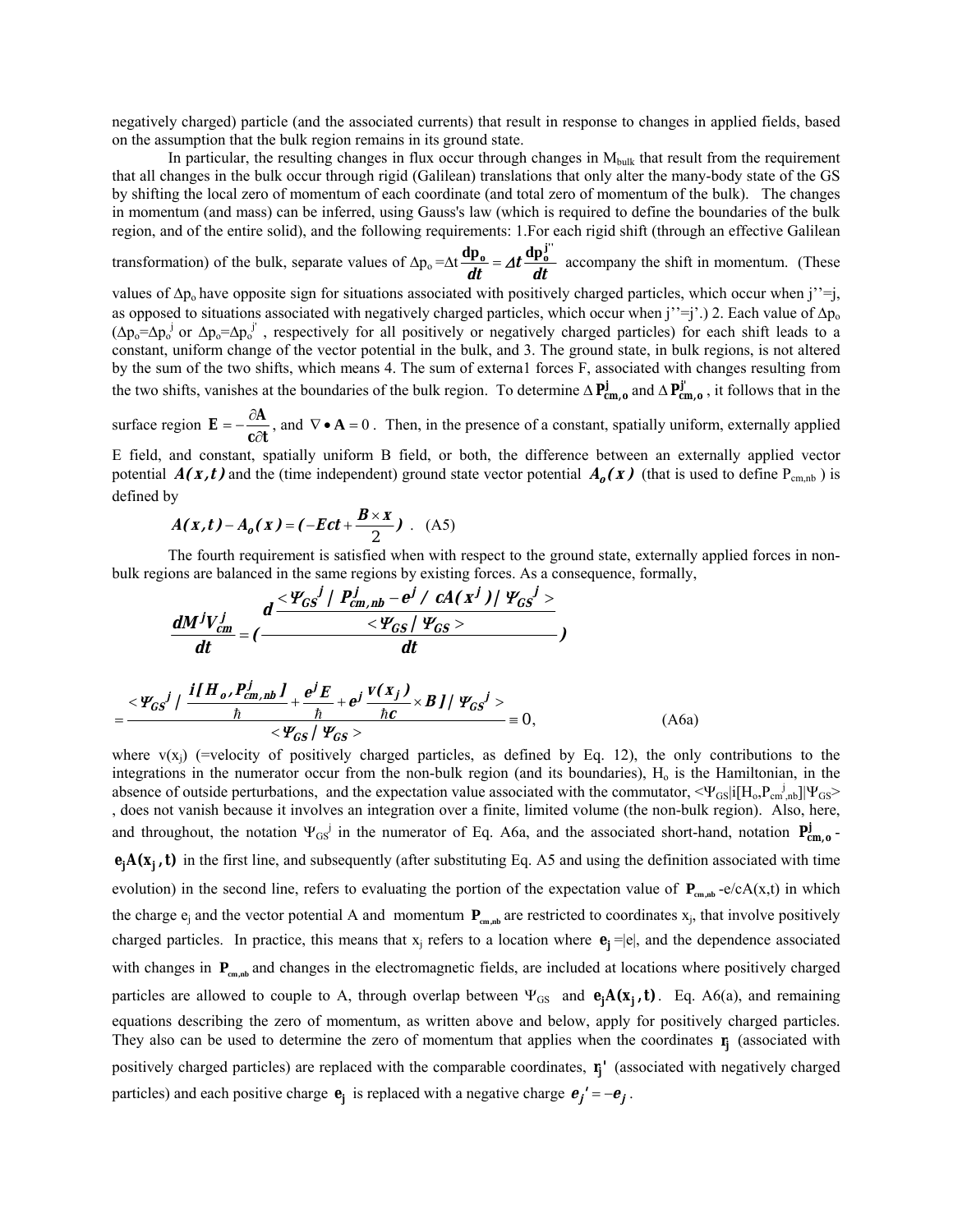Because relative changes in  $P_{cm}$  alter the wave function globally (as in Eq.10), in establishing the zero of momentum (and velocity), changes involving the center-of-mass momentum in the non-bulk regions can be used to define comparable changes in the bulk region. Specifically, when  $\frac{dH V_{cm}}{dt} = 0$  $\frac{dMV_{cm}^{j}}{dt} = 0$  (as in Eq. A6a), for the center-ofmass (cm), it is possible to define a separate change in cm and force, associated with each positively or negatively charged particle ( where  $j = j$  for positively charged particles, and  $j = j'$  for negatively charged particles). This means

that 
$$
\frac{dP_{cm}^{j}}{dt} = \frac{dMV_{cm}^{j}}{dt} = \frac{dP_{cm,ub}^{j}}{dt} + \frac{dP_{cm, o}^{j}}{dt} = 0
$$
, and 
$$
\frac{dP_{cm, ub}^{j}}{dt} = -\frac{dP_{cm, o}^{j}}{dt} = 0
$$
. But then since the integration in the

numerator extends only over the non-bulk region, it follows from Eq. A6a that

$$
-\frac{\langle \varPsi_{\rm GS} | i[H_o, P_{cm}^j] | \varPsi_{\rm GS} \rangle_{\text{non-bulk}}}{\langle \varPsi_{\rm GS} | \varPsi_{\rm GS} \rangle} = -\frac{dP_{cm, nb}^j}{dt} = \frac{dP_{cm, o}^j}{dt} = +\frac{e^i E}{\hbar} + e^j \frac{v(x_j)}{\hbar c} \times B \ . \ (A6b)
$$

Also, from Eq.A4a, it follows that for all particles, the average value of the total velocity  $v(x)$  (as in Eq. A6a) of a particular kind of particle can be expressed, using

$$
\sum_{j} n_{k_j} \nabla_{k_j} \varepsilon(\mathbf{k}) = \sum_{j} \iiint d^3 r_j v(\mathbf{x}_j)
$$
 (A6c)

This relationship holds either for positively or negatively charged particles, and the sum over j involves all possible occupied and unoccupied band state eigenvalues (for each kind of particle): It also follows from the definition of  $P_{cm, o}^{j}$ 

$$
\frac{dP_{cm,o}^j}{dt} = \sum_{i \neq j} \frac{\hbar dk_i^j}{dt} \tag{A6d}
$$

But then when Eqs. A6d and A6c are substituted into Eq. A6b, separate summations involving  $k^j$  occur on both sides of the resulting expression. In particular, for each value of  $\frac{\hbar d k_f^j}{dt}$  (from the summation on the R.S. of Eq. A6d) that appears on one-side of the resulting expression, a comparable term, of the form,  $\nabla$ **<sub><b>k**<sub>i</sub> $\epsilon$ (**k**) =  $\iiint d^3 r_j v(x_j)$  (from the summation on the L.S. of Eq. A6c) appears on the opposite side of the</sub>

expression. Because all possible values of momentum (and overlap) are possible, each summation can involve a limited (but the same) number of terms. Thus, for the equation to be valid, for arbitrary forms of occupation, it follows that the dependence on the local zero of momentum (through k) is systematically required to be balanced, term by term, on both sides of the equation. This means it is possible to assign a local, time-dependent change  $\Delta$ **k**  $_{i}$  =  $\frac{\Delta$ **tdk**  $_{i}}{\Delta t}$  for each component k<sub>i</sub> of the wave-vector, independently, for positive or negative charges.

Then, using Eqs. A6a-d, it follows that for each value of the local zero of the wave-vector k, for each particle,

$$
\frac{dk}{dt} = e_{j}E + e_{j} \frac{\nabla_{k}\varepsilon(k)}{c} \times B .
$$
 (A7)

As a consequence, a separate (positive or negative) shift ∆**k** of the local wave-vector zero occurs for each (positively or negatively charged) particle. In each case, the magnitude of the shift is the same for each kind of particle for each value of k. For the ground state in bulk regions, no net change in charge occurs. Because some charge can leave the solid and because (in the presence of magnetic fields) the effects associated with the gradients of the band state eigenvalues are different for ions than electrons, for each value of k, ∆**k** is very different for positively or negatively charged particles. Thus, both for ions and electrons relative to the surface (and to each other), effectively, the center-of-mass velocity (and momentum) of the Bulk can (and does) change. As a function of time, this is equivalent to allowing all of the various wave-vectors to be shifted by  $\frac{\pm \Delta p(t)}{\hbar}$ , based on Eq. A7,

in bulk regions. (The positive charge in the prefactor of E is used for positive charges, and the negative sign is used otherwise.) Then, when charge is free to flow into and away from the bulk region, a quasi-steady state can evolve,